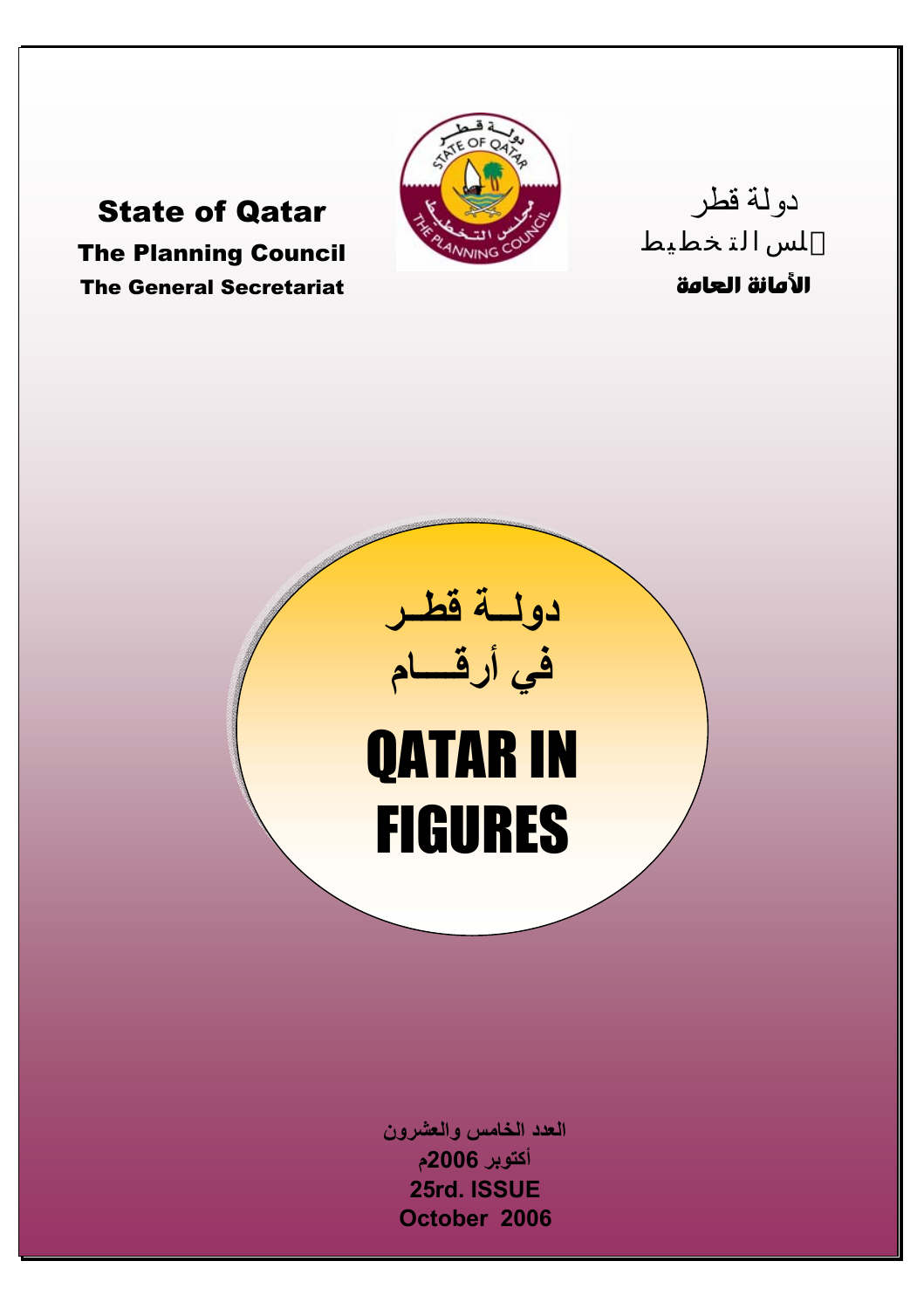



H. H. Sheikh Hamad Bin Khalifa Al Thani The Emir of State of Qatar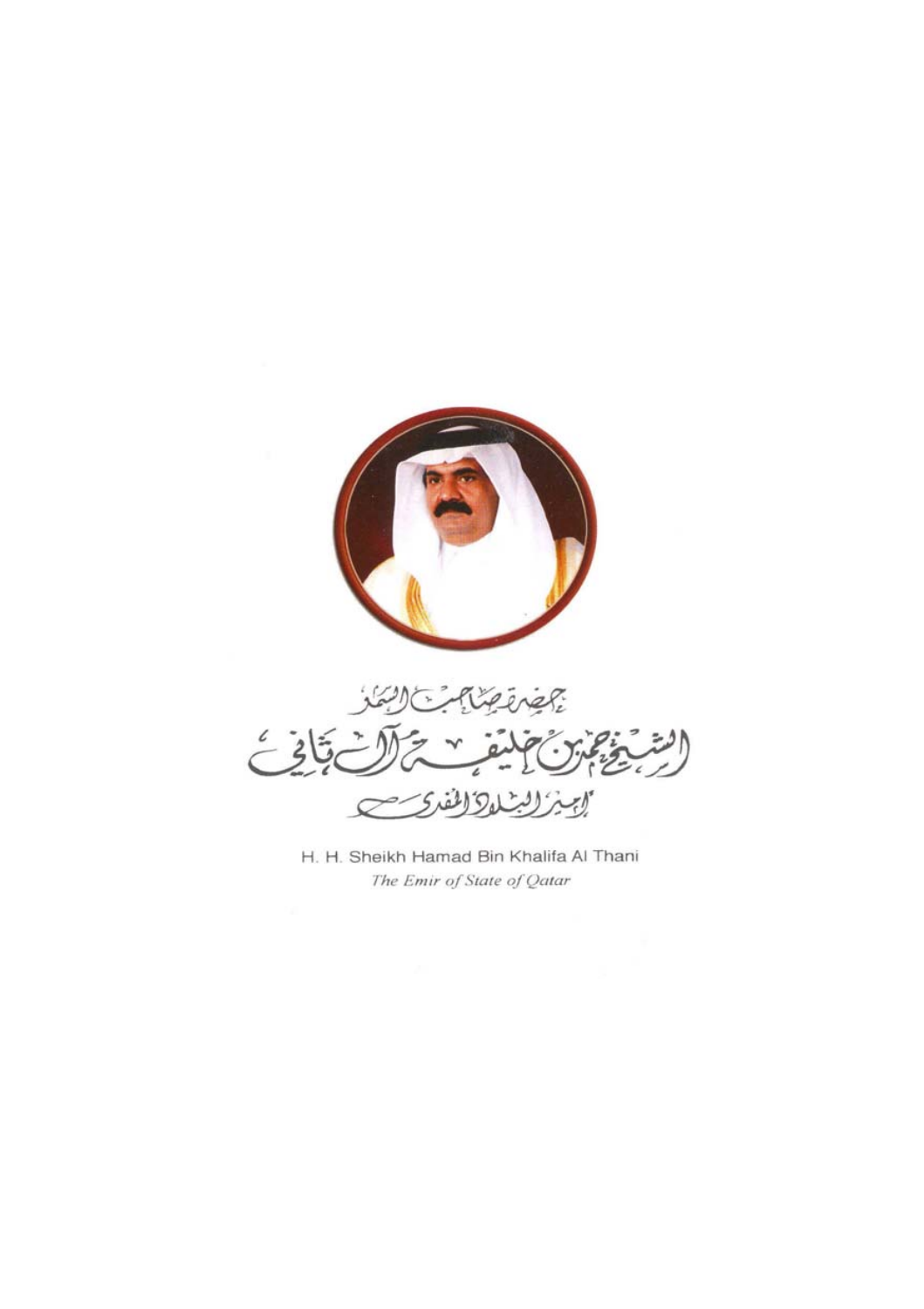

H. H. Sheikh Tamim Bin hamad Al Thani Heir Apparent, State of Qatar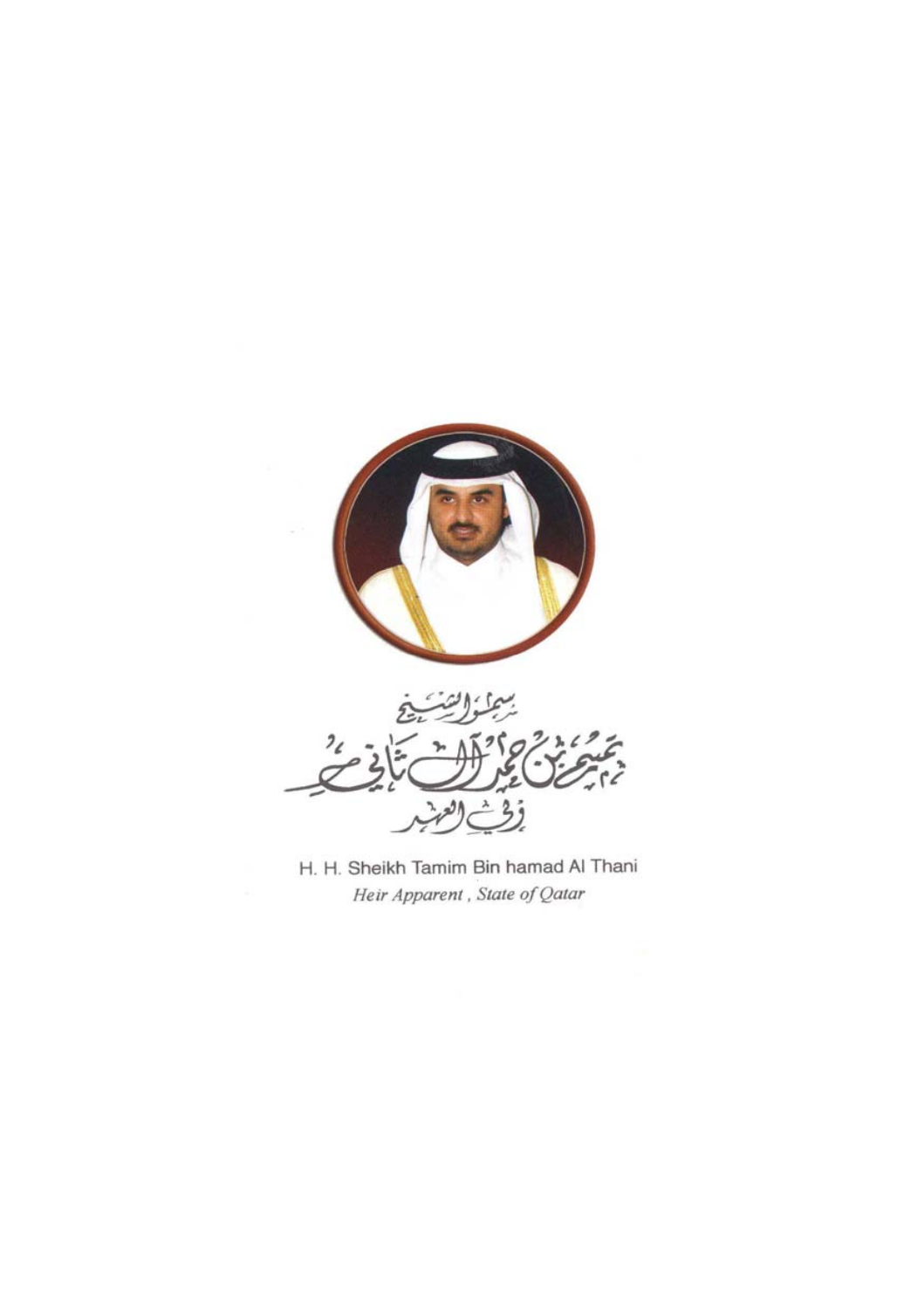**The General Secretariat of the Planning Council is pleased to introduce the 25th. issue of QATAR IN FIGURES for 2006. It includes the most recent statistical indicators which reflects some of the development aspects in the State of Qatar.**

**It is also a pleasure to extend thanks and appreciations to all government, mixed and private establishments as well as individuals and the staff of the General Secretariat for their fruitful and effective cooperation to carry out this work.** 

# مَعْتَكَمَّمَانَ الْتَّافِيَّةِ بِهِمْ الْمُسْتَكَمِّمَانَ الْمُسْتَكَمِّمَانَ الْمُسْتَكَمِّمَانَ ا

**يسر الأمانة العامة لمجلس التخطيط أن تقدم العدد الخامس والعشرين من آتيب دولة قطر في أرقام لعام 2006م ، الذي يتضمن أحدث المؤشرات الاحصائية المختلفة التي تعكس بعض أوجه التنمية في دولة قطر.**

**آما يسرها أن تتوجه بالشكر والتقدير لكافة المنشآت الحكومية والمختلطة والخاصة والأفراد ومنتسبي الأمانة العامة لمجلس التخطيط على تعاونهم المثمر والفعال لإنجاز هذا العمل لما فيه خدمة الوطن.**

**واالله ولي التوفيق .**

Hamed Bin Jabor Bin Jassim Al Thani Secretary General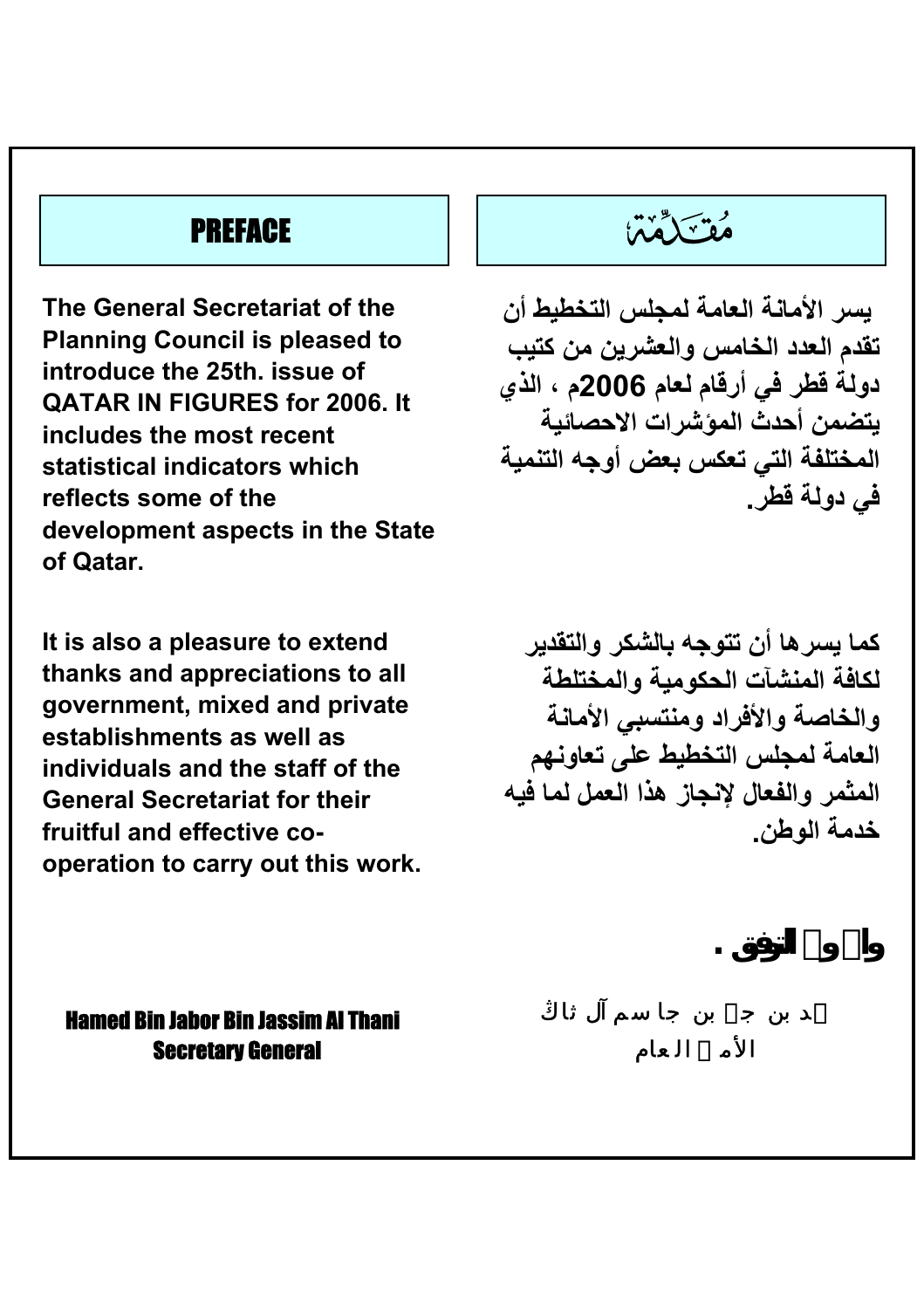Qatar is a peninsula situated on the western coast of the Arabian Gulf. The country covers 11525 Sq. Km. including a number of islands. The length of the peninsula from south to extreme north is about 187 Km.

The peninsula of Qatar is located between °24 ′27 & °26 ′10 north latitudes and °50 ′45 & °51 ′40 east longitudes.



The climate of Qatar is tropical and conspicuously hot during the summer, and pleasant with little rain winter.

Summer, however, lasts from June to September. Other seasons in Qatar are pleasant and fine.



GMT: + 3 Hours.



**تقع دولة قطر في منتصف الساحل الغربي من الخليج العربي، وهي عبارة عن شبه جزیرة تمتد باتجاه الشمال في مياه الخليج. ویتبعها عدد من الجزر ویبلغ طولها من الجنوب الى أقصى الشمال حوالي 187 آم وتبلغ مساحتها الكلية بما فيها الجزر حوالي 11525 آم2 . أما موقع دولة قطر من خطوط الطول والعرض فهي تقع بين خطي عرض 27**′ **24° و** ′**10 °26 شمالاً وخطي طول** ′**54 °50 و** ′**40 °51 شرقاً .**



**مناخ دولة قطر صحراوي ذو صيف حار ، وشتاء معتدل دافئ قليل المطر.**

**ویمتد فصل الصيف من شهر (یونيو) لغایة (أغسطس - منتصف سبتمبر) . أما بقية أشهر السنة فيكون الجو بها معتدلاً ولطيفاً .**

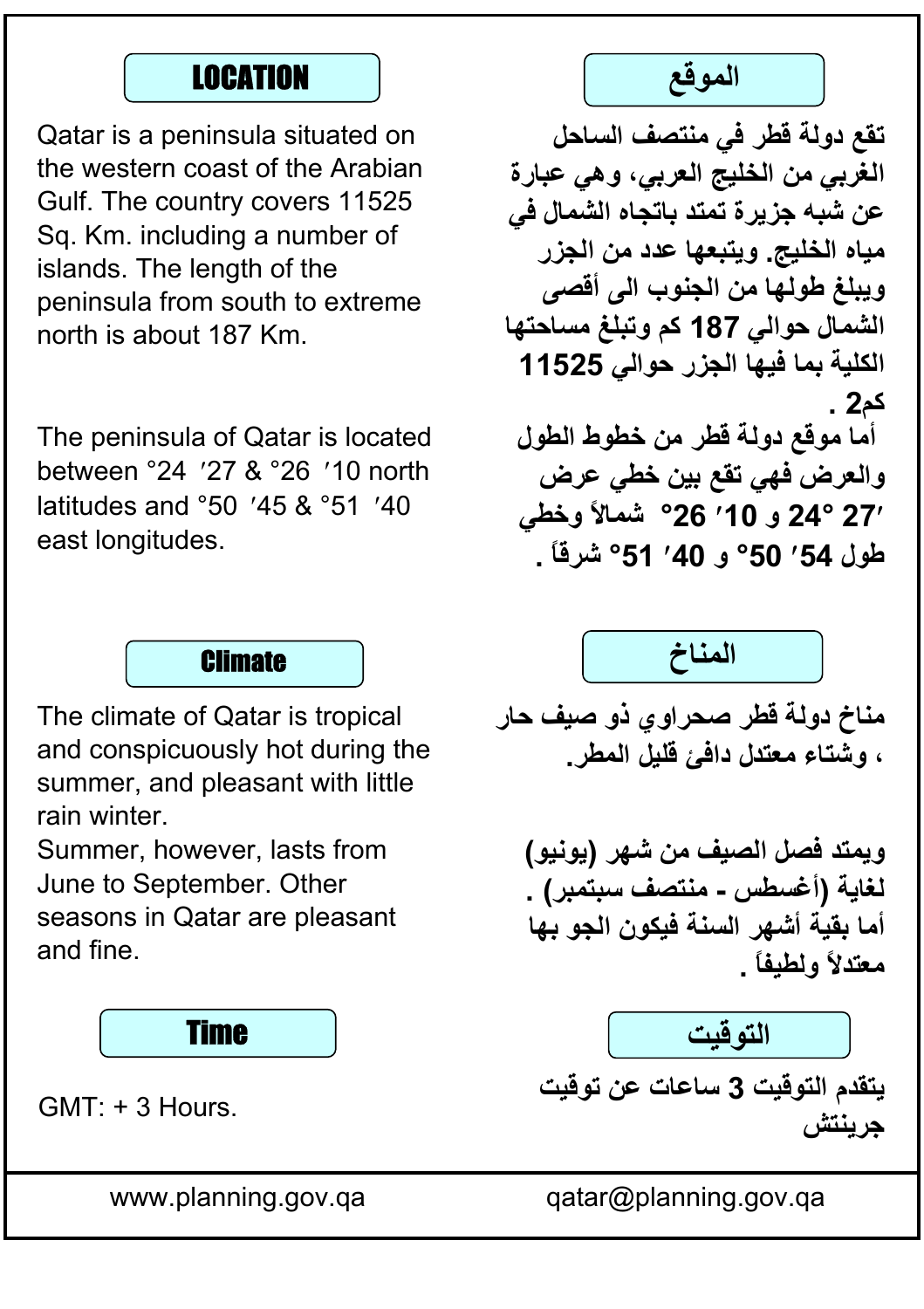## **جدول المسافات بين المدن الرئيسية في دولة قطر**

### **Distances between the main towns in Qatar**

| SODANATHIL<br>سودانثيل | SALWA<br>سلوى | ABU SAMRA<br>أبو سعرة | <b>UMM BAB</b><br>آم پار | <b>DUKHAN</b><br>$\frac{3}{5}$ | <b>MESAIEED</b><br>مسيسيد | AL WUKAIR<br>آھي<br>ٻالا | AL WAKARA<br>الوكرة | AL RUWAIS<br>الرويس | AL SHAMAL<br>منيئة الشمال | FUWAIRIT<br>غويوط<br>م | ZUBARA<br>أرتبارة<br>₹ | AL KHORE<br>الخور | $\overline{A}$<br>أم صلال علي<br><b>UMM SLAL</b> | UMM SLAL MOHD.<br>أم صلال محمد | <b>DOHA</b><br>النوحة |                     |              |
|------------------------|---------------|-----------------------|--------------------------|--------------------------------|---------------------------|--------------------------|---------------------|---------------------|---------------------------|------------------------|------------------------|-------------------|--------------------------------------------------|--------------------------------|-----------------------|---------------------|--------------|
| 71.5                   | 61.5          | 60.3                  | 52.8                     | 52.2                           | 22.4                      | 14.3                     | 9.3                 | 67.1                | 66.5                      | 56.5                   | 65.2                   | 35.4              | 16.8                                             | 13.0                           |                       | <b>DOHA</b>         | الدوحة       |
| 84.5                   | 74.6          | 73.3                  | 65.9                     | 65.2                           | 35.4                      | 27.3                     | 22.4                | 54.7                | 54.1                      | 44.1                   | 52.8                   | 23.0              | 4.3                                              |                                | 21                    | UMM SLAL MOHD.      | أم صلال محمد |
| 88.2                   | 78.3          | 77.1                  | 69.6                     | 69.0                           | 39.1                      | 31.1                     | 26.1                | 51.6                | 51.0                      | 41.0                   | 49.7                   | 19.9              |                                                  | $\overline{7}$                 | 27                    | <b>UMM SLAL ALI</b> | أم صلال على  |
| 106.9                  | 96.9          | 95.7                  | 88.2                     | 86.7                           | 57.8                      | 49.7                     | 44.7                | 47.8                | 47.2                      | 37.3                   | 46.0                   |                   | 32                                               | 37                             | 57                    | AL KHORE            | الخور        |
| 136.7                  | 126.8         | 125.5                 | 118.1                    | 117.4                          | 87.6                      | 79.5                     | 74.6                | 17.4                | 16.8                      | 31.7                   |                        | 74                | 80                                               | 85                             | 105                   | AL ZUBARA           | الزبارة      |
| 128.0                  | 118.1         | 116.8                 | 109.4                    | 108.7                          | 78.9                      | 70.8                     | 65.9                | 15.5                | 14.9                      |                        | 51                     | 60                | 66                                               | 71                             | 91                    | <b>FUWAIRIT</b>     | فويرط        |
| 137.9                  | 128.0         | 126.8                 | 119.3                    | 118.7                          | 88.9                      | 80.8                     | 75.8                | 0.6                 |                           | 24                     | 27                     | 76                | 82                                               | 87                             | 107                   | <b>AL SHAMAL</b>    | مدينة الشمال |
| 138.6                  | 128.6         | 127.4                 | 119.9                    | 119.3                          | 89.5                      | 81.4                     | 76.4                |                     | 1                         | 25                     | 28                     | 77                | 83                                               | 88                             | 108                   | <b>AL RUWAIS</b>    | الرويس       |
| 80.8                   | 70.8          | 69.6                  | 62.1                     | 61.5                           | 13.0                      | 5.0                      |                     | 123                 | 122                       | 106                    | 120                    | 72                | 42                                               | 36                             | 15                    | AL WAKARA           | الوكرة       |
| 76.4                   | 64.6          | 63.4                  | 55.9                     | 66.5                           | 18.0                      |                          | 8                   | 131                 | 130                       | 114                    | 128                    | 80                | 50                                               | 44                             | 23                    | <b>AL WUKAIR</b>    | الوكير       |
| 75.8                   | 65.9          | 64.6                  | 57.2                     | 74.6                           |                           | 29                       | 21                  | 144                 | 143                       | 127                    | 141                    | 93                | 63                                               | 57                             | 36                    | <b>MESAIEED</b>     | مسيعيد       |
| 90.1                   | 80.2          | 78.9                  | 15.5                     |                                | 120                       | 107                      | 99                  | 192                 | 191                       | 175                    | 189                    | 141               | 111                                              | 105                            | 84                    | <b>DUKHAN</b>       | دخان         |
| 74.6                   | 64.6          | 63.4                  |                          | 25                             | 92                        | 90                       | 100                 | 193                 | 192                       | 176                    | 190                    | 142               | 112                                              | 106                            | 85                    | <b>UMM BAB</b>      | أم ياب       |
| 47.2                   | 1.2           |                       | 102                      | 127                            | 104                       | 102                      | 112                 | 205                 | 204                       | 188                    | 202                    | 154               | 124                                              | 118                            | 97                    | <b>ABU SAMRA</b>    | أبو سمرة     |

**آيلو متر Kilometers** 

**أميال Miles**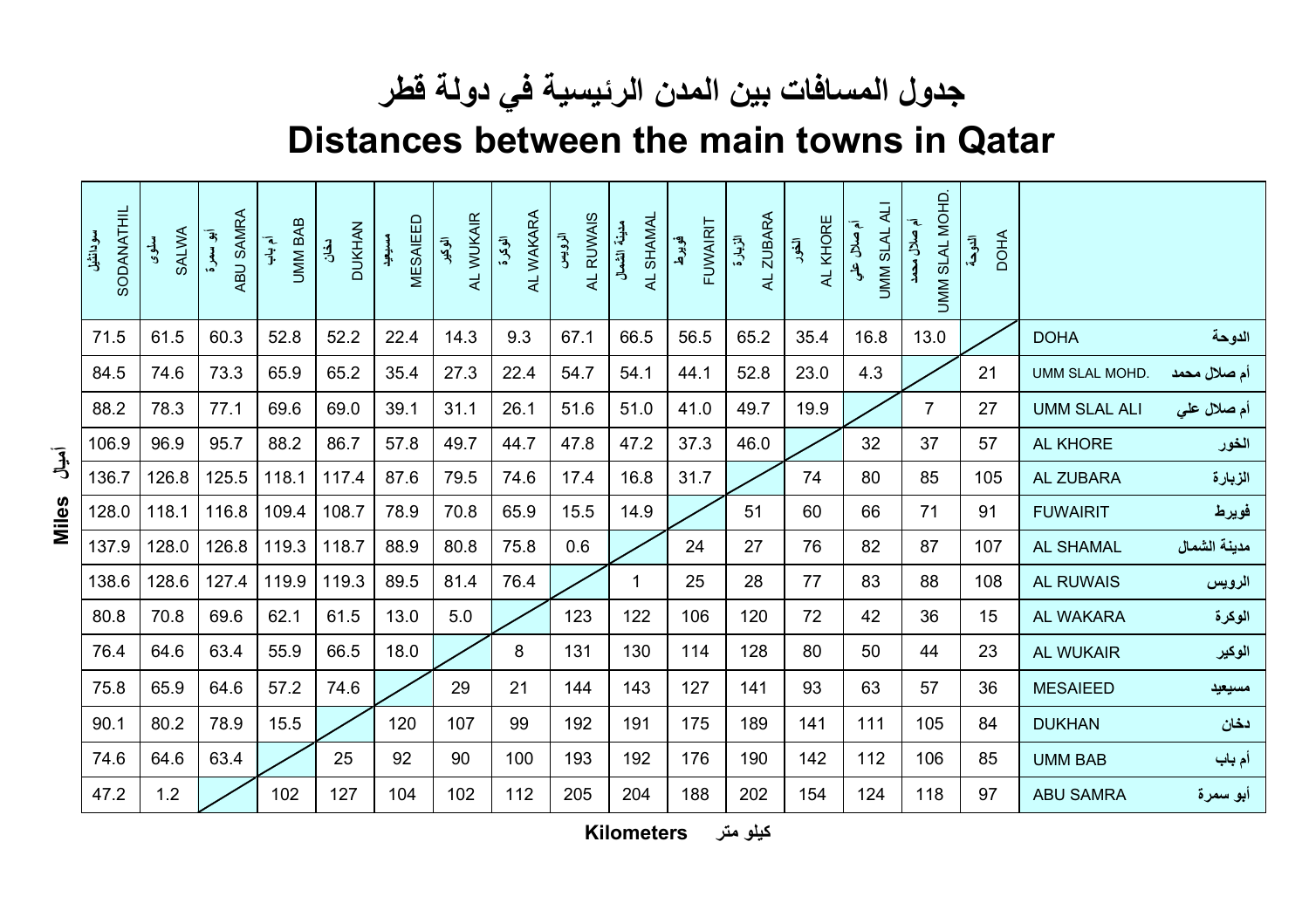| الرموز المستعملة في النشرات<br><b>Symbols used in bulletins</b> |                           |                                                     |               |  |  |  |  |  |  |  |  |
|-----------------------------------------------------------------|---------------------------|-----------------------------------------------------|---------------|--|--|--|--|--|--|--|--|
| المعنى Meaning                                                  | الرمز Symbols             | المعنى Meaning                                      | الرمز Symbols |  |  |  |  |  |  |  |  |
| بيانات تحت التجهيز أو المراجعة<br>In preparation or revision    | $\boldsymbol{\mathsf{x}}$ | الكمية صفر أو مقاربة الى الصفر<br>Nil or almost nil |               |  |  |  |  |  |  |  |  |
| أرقام أولية Provisonal                                          | $\ddot{}$                 | غير متوفرة Not available                            | $\sim$        |  |  |  |  |  |  |  |  |
| أرقام تقديرية Estimated                                         | $\star$                   | لا ينطبق على هذا الحقل                              |               |  |  |  |  |  |  |  |  |
| أرقام معدلة Revised                                             | $* *$                     | Not applicable                                      |               |  |  |  |  |  |  |  |  |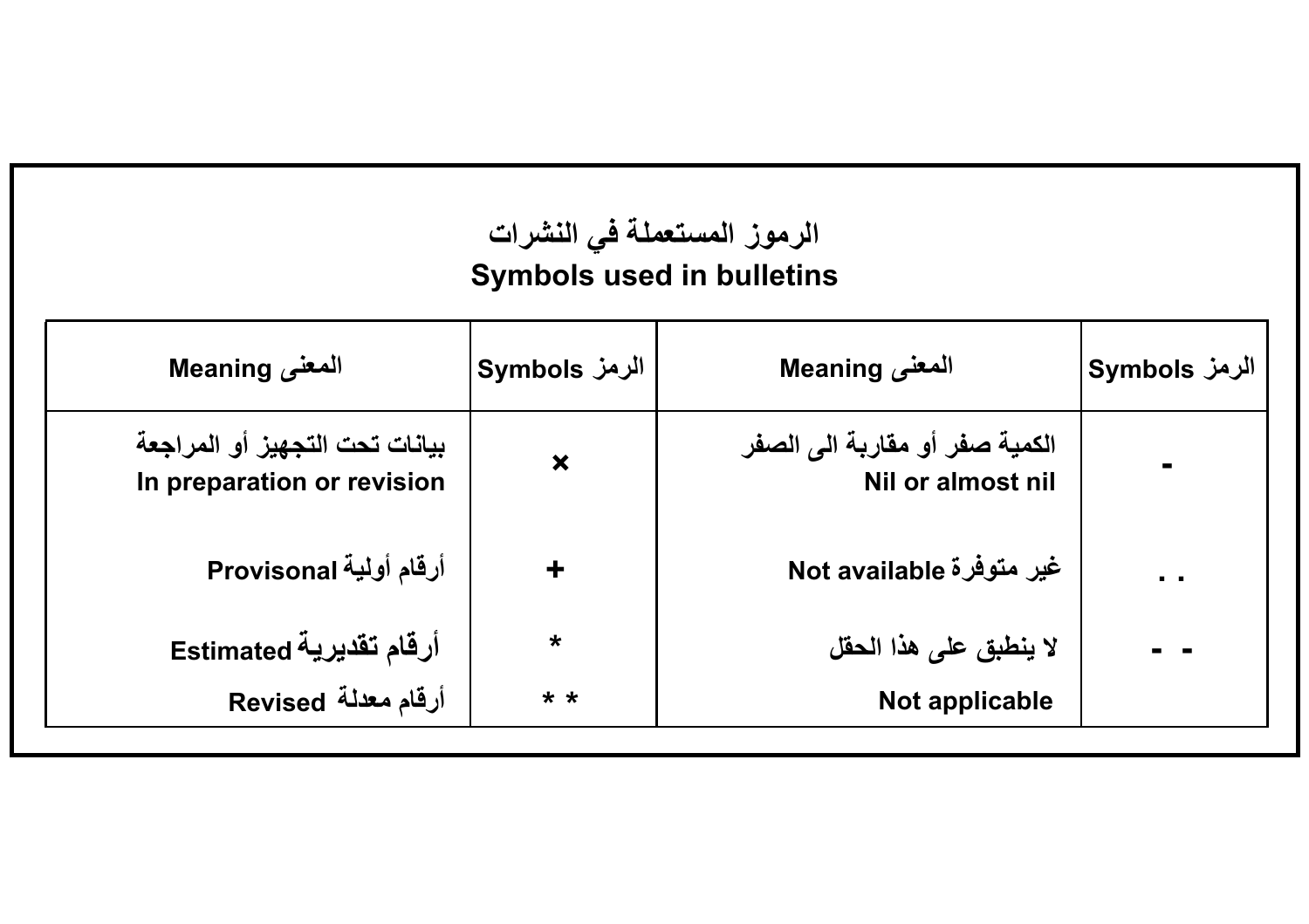| <b>Particulars</b>                            | 2004             | 1997              | 1986             | النوع                          | التفاصيل                          |
|-----------------------------------------------|------------------|-------------------|------------------|--------------------------------|-----------------------------------|
|                                               |                  | <b>Population</b> | تعداد            | <b>Sex</b>                     |                                   |
| <b>Population &amp; Labor</b><br><b>Force</b> |                  |                   |                  |                                | السكان والقوى العاملة             |
| Population (No.)                              | 496382<br>247647 | 342459<br>179564  | 247852<br>121227 | ذكور<br>Male<br>إناث<br>Female | عدد السكان                        |
|                                               | 744029           | 522023            | 369079           | مجموع<br><b>Total</b>          |                                   |
| <b>Population by Broad Age Groups</b>         |                  |                   |                  |                                | عدد السكان حسب فئات العمر الكبيرة |
|                                               | 85166            | 70696             | 52610            | ذكور<br>Male<br>اناث           |                                   |
| Less than 15                                  | 82452<br>167618  | 67009<br>137705   | 49842<br>102452  | Female<br>مجموع<br>Total       | أقل من 15 سنة                     |
|                                               | 405542           | 266858            | 192980           | ڏکور<br><b>Male</b>            |                                   |
| $15 - 64$                                     | 161826<br>567368 | 109775<br>376633  | 69784<br>262764  | اناث<br><b>Female</b><br>مجموع | $64 - 15$                         |
|                                               |                  |                   |                  | <b>Total</b><br>ڏکور           |                                   |
| $65+$                                         | 5674<br>3369     | 4242<br>2436      | 2189<br>1581     | Male<br>اناث<br><b>Female</b>  | 65 سنة فأكثر                      |
|                                               | 9043             | 6678              | 3770             | مجموع<br>Total                 |                                   |
|                                               |                  | 663               | 73               | ڏکور<br><b>Male</b><br>اناث    |                                   |
| <b>Not Stated</b>                             |                  | 344<br>1007       | 20<br>93         | <b>Female</b><br>مجموع         | غير مبين                          |
| Sex Ratio                                     | ٠                |                   |                  | <b>Total</b>                   | نسبة النوع                        |
| (Male per100 Females)                         | 200.4            | 190.7             | 204.5            |                                | (ذكر لكل100 أنثى)                 |
| <b>Economically Active</b>                    | 377068           | 245782            | 181547           | ڏکور<br><b>Male</b><br>اناث    | السكان النشطون اقتصاديأ           |
| Population $(15 +)$                           | 67065            | 39622             | 19635            | <b>Female</b>                  | (15 سنة فأكثر)                    |
|                                               | 444133           | 285404            | 201182           | مجموع<br><b>Total</b>          |                                   |

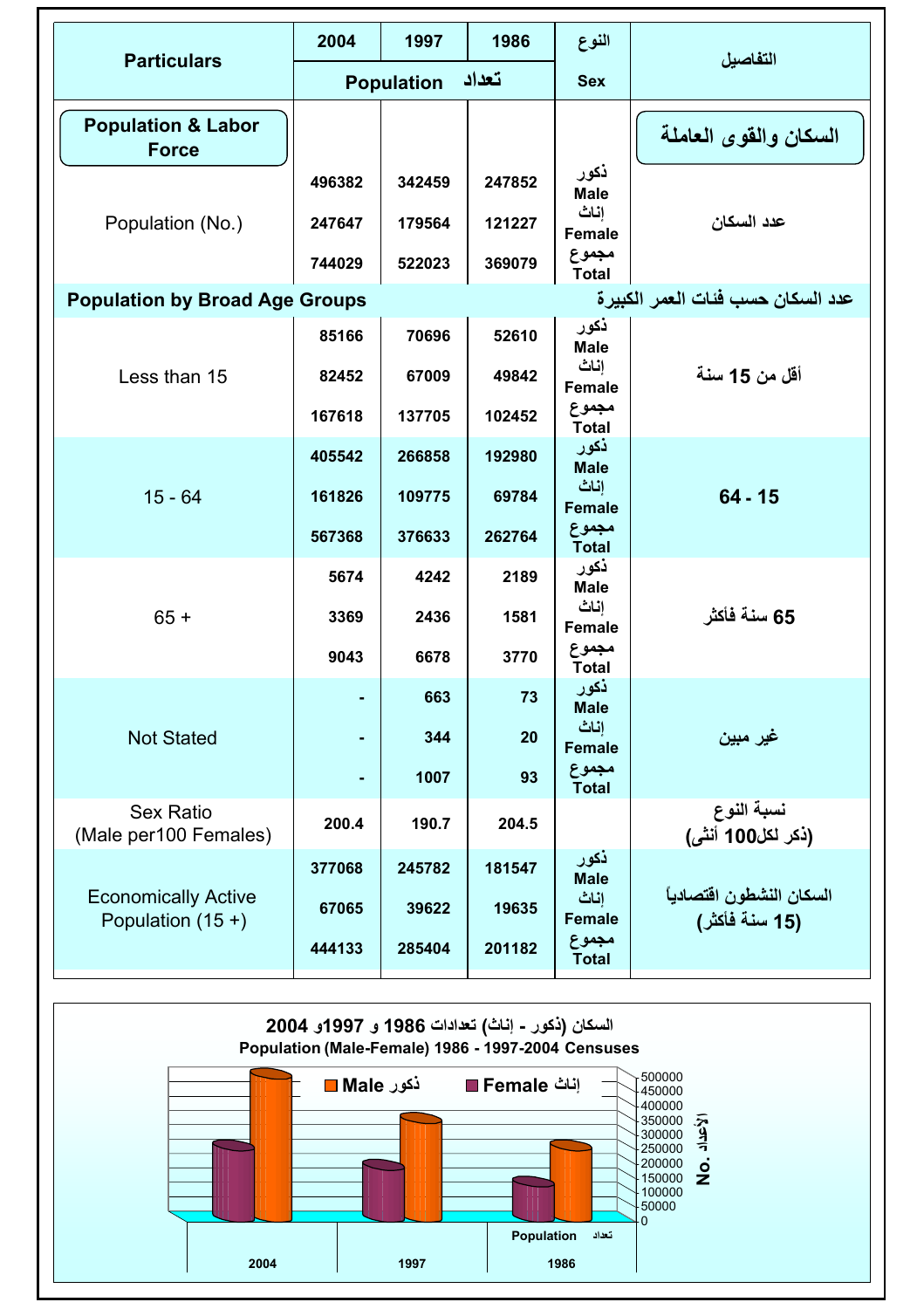| <b>Particulars</b>                               | 2004  | 1997              | 1986  | التفاصيل                         |  |
|--------------------------------------------------|-------|-------------------|-------|----------------------------------|--|
|                                                  |       | <b>Population</b> | تعداد |                                  |  |
| Population (000)                                 | 744   | 522               | 369   | السكان (بالألف)                  |  |
| Labor Force (000)                                |       |                   |       | القوى العاملة (بالألف)           |  |
| Male                                             | 377   | 246               | 181   | ذكور                             |  |
| Female                                           | 67    | 40                | 20    | اناث                             |  |
| <b>Total</b>                                     | 444   | 286               | 201   | إجمالي                           |  |
| <b>Social and Vital</b><br><b>Indicators</b>     | 2005  | 2004              | 2003  | المؤشرات الاجتماعية<br>والحيوية  |  |
| <b>Total of Registered Live</b><br><b>Births</b> | 13401 | 13190             | 12856 | إجمالي المواليد الأحياء المسجلين |  |
| Male                                             | 6839  | 6802              | 6564  | ذكور                             |  |
| Female                                           | 6562  | 6388              | 6292  | اناث                             |  |
| <b>Total of Deaths</b>                           | 1545  | 1341              | 1311  | إجمالي الوفيات                   |  |
| Male                                             | 1108  | 924               | 896   | ذكور                             |  |
| Female                                           | 437   | 417               | 415   | إناث                             |  |
| Natural Increase                                 | 11856 | 11849             | 11545 | الزيادة الطبيعة                  |  |
| <b>Marriages</b>                                 | 2734  | 2649              | 2550  | عقود الزواج                      |  |
| <b>Divorces</b>                                  | 643   | 787               | 790   | إشهادات الطلاق                   |  |

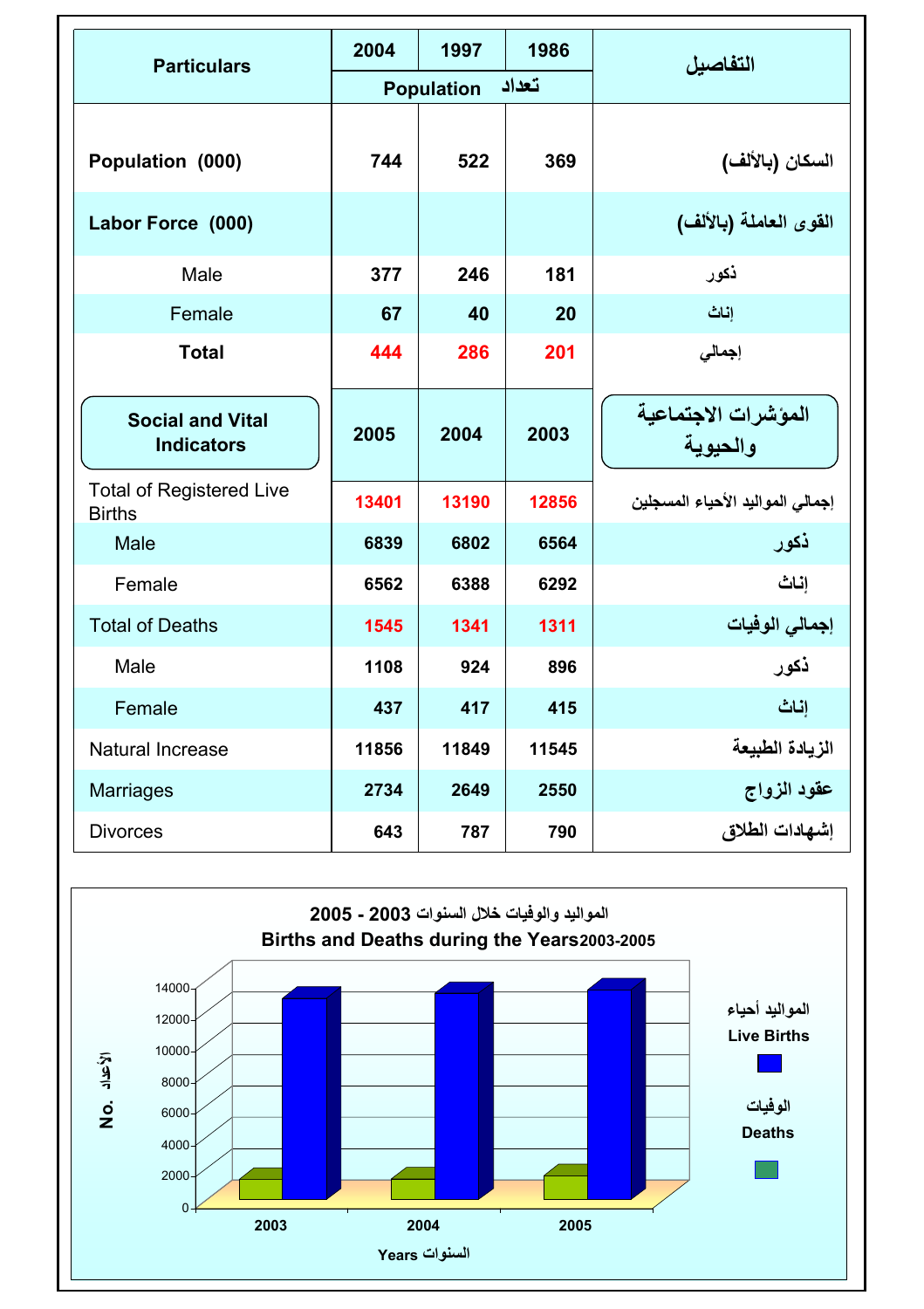| <b>Particulars</b>                                            | 2005 | 2004 | 2003 | التفاصيل                                                |
|---------------------------------------------------------------|------|------|------|---------------------------------------------------------|
| <b>Health Services</b>                                        |      |      |      | الخدمات الصحية                                          |
| No. of Hospitals <sup>(1)</sup>                               | 6    | 5    | 4    | عدد المستشفيات <sup>(1)</sup>                           |
| No. of Beds <sup>(1)</sup>                                    | 1567 | 1421 | 1368 | عدد الأسر ة <sup>(1)</sup>                              |
| No. of Heath Centers <sup>(1)</sup>                           | 23   | 23   | 23   | عدد المراكز الصحية <sup>(1)</sup>                       |
| No. of Outpatient Clinics of Hamad<br>Hospital <sup>(1)</sup> | 6    | 5    | 4    | عدد العيادات الخارجية التابعة لمؤسسة<br>حمد (1)         |
| <b>Armed Forces Clinics</b>                                   | 1    | 1    | 1    | عيادات القوات المسلحة                                   |
| <b>Police Clinics</b>                                         | 1    | 1    | 1    | عيادات الشرطة                                           |
| No. of Q.P. Clinics                                           | 5    | 5    | 5    | عيادات قطر للبترول                                      |
| No. of Physicians <sup>(1)</sup>                              | 1657 | 1510 | 1389 | عدد الأطباء البشريين <sup>(1)</sup>                     |
| No. of Dentists <sup>(1)</sup>                                | 187  | 169  | 170  | عدد أطباء الاسنان (1)                                   |
| No. of Pharmacists and<br>Assistants <sup>(1)</sup>           | 417  | 381  | 347  | عدد الصيادلة ومساعدوهم <sup>(1)</sup>                   |
| No. of Qualified Nurses <sup>(1)</sup>                        | 4499 | 3679 | 3198 | عدد الممر ضات <sup>(1)</sup>                            |
| No. of Male Nurses <sup>(1)</sup>                             | 718  | 669  | 557  | عدد الممرضون <sup>(1)</sup>                             |
| Other Medical Professionals <sup>(1)</sup>                    | 1414 | 1267 | 1151 | عدد المهنيين الطبيين الآخرين <sup>(1)</sup>             |
| Out Patients Attendance by Clinic<br>(in000)                  |      |      |      | المترددون على العيادات الخارجية<br>حسب العيادة (بالألف) |
| Hamad General Hospital Clinics                                | 750  | 702  | 650  | عيادات مستشفى حمد العام                                 |
| Rumaila Hospital Clinics                                      | 339  | 359  | 355  | عيادات مستشفى الرميلة                                   |
| <b>Women's Hospital Clinics</b>                               | 190  | 164  | 166  | عيادات مستشفى النساء والولادة                           |
| Children Urgent Care Center                                   | 191  | 159  | 79   | مر اكز العناية السريعة للاطفال                          |
| Primary Health Center                                         | 2156 | 2166 | 2142 | المراكز الصحية                                          |
| <b>Armed Forces Clinics</b>                                   | 97   | 69   | 59   | عيادات القوات المسلحة                                   |
| <b>Police Clinics</b>                                         | 166  | 132  | 196  | عيادات الشرطة                                           |
| Q.P. Clinics                                                  | 367  | 388  | 298  | عيادات قطر للبترول                                      |
| Psychiatry Hospital                                           | 16   | 16   | 15   | مستشفى الأمراض النفسية                                  |
| <b>AL Amal Hospital</b>                                       | 9    | 6    |      | مستشفى الأمل                                            |
| (1) In Government Sector.                                     |      |      |      | (1) في القطاع الحكومي                                   |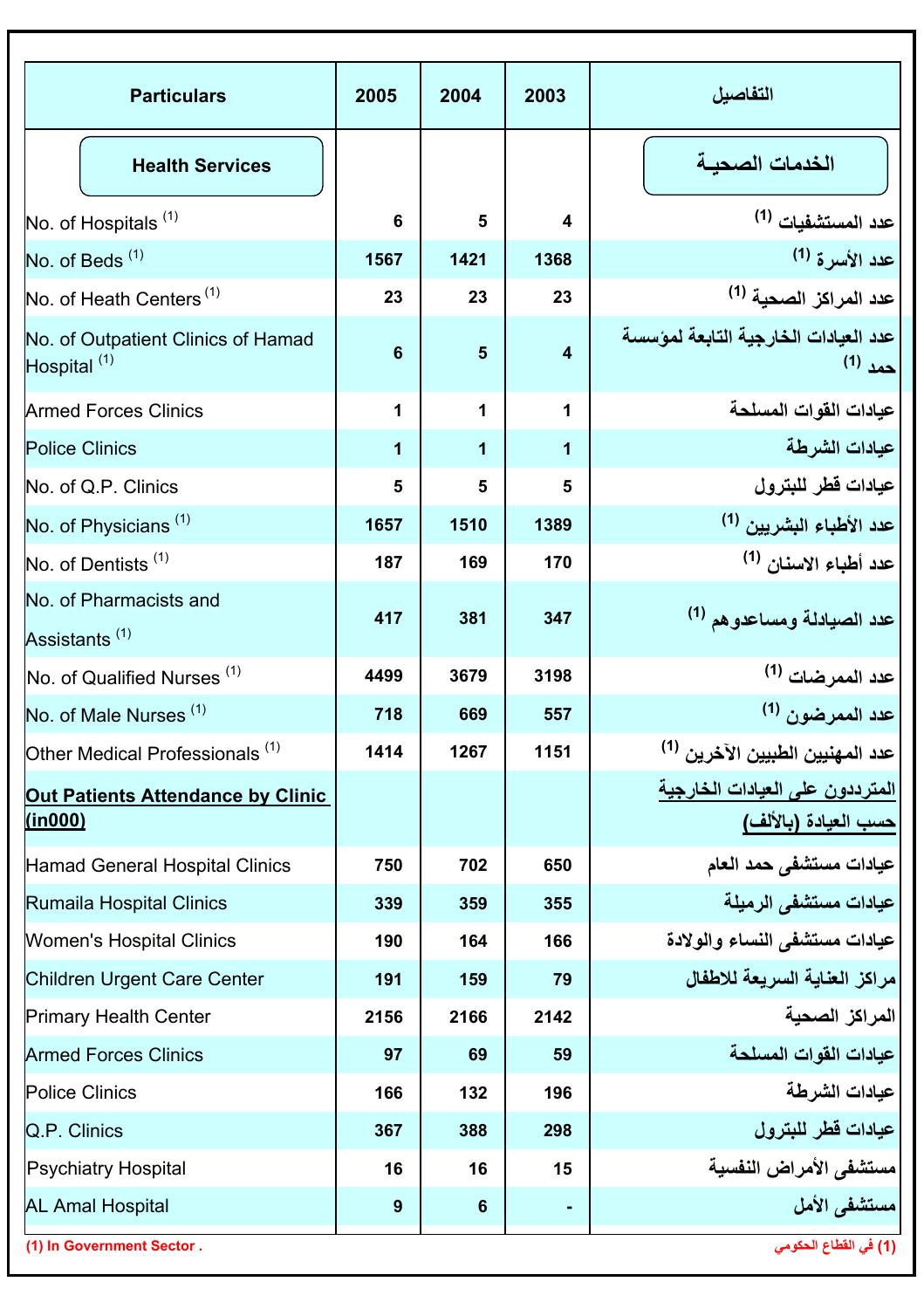| <b>Particulars</b>                                                                          | 2005                                                                                                      | 2004   | 2003                                                        |                                                   | التفاصيل |                                                                                                                                |  |  |
|---------------------------------------------------------------------------------------------|-----------------------------------------------------------------------------------------------------------|--------|-------------------------------------------------------------|---------------------------------------------------|----------|--------------------------------------------------------------------------------------------------------------------------------|--|--|
| <b>EDUCATION</b>                                                                            |                                                                                                           |        |                                                             |                                                   |          | التعلىسسيم                                                                                                                     |  |  |
| <b>Primary Level (1)</b>                                                                    |                                                                                                           |        |                                                             |                                                   |          | المرحلة الابتدائية (1 <u>)</u>                                                                                                 |  |  |
| Students (No.)                                                                              | (M)                                                                                                       | 43438  | 39280                                                       | 40284                                             | (ذکور)   | عدد التلاميذ                                                                                                                   |  |  |
|                                                                                             | (F)                                                                                                       | 41150  | 36989                                                       | 37328                                             | (إناث)   |                                                                                                                                |  |  |
| Teaching Staff (No.)                                                                        | (M)                                                                                                       | 988    | 917                                                         | 968                                               | (ذکور)   | <mark>عدد ال</mark> مدرسين                                                                                                     |  |  |
|                                                                                             | (F)                                                                                                       | 6200   | 5648                                                        | 5378                                              | (إناث)   |                                                                                                                                |  |  |
| <b>Preparatory Level</b>                                                                    |                                                                                                           |        |                                                             |                                                   |          |                                                                                                                                |  |  |
| Students (No.)                                                                              | (M)                                                                                                       | 15472  | 15538                                                       | 14978                                             | (ذکور)   | المرحلة الاعدادية<br>عدد الطلاب                                                                                                |  |  |
|                                                                                             | (F)                                                                                                       | 14284  | 13945                                                       | 13935                                             | (إناث)   |                                                                                                                                |  |  |
| Teaching Staff (No.)                                                                        | (M)                                                                                                       | 1424   | 1196                                                        | 1108                                              | (ذکور)   | عدد المدرسين                                                                                                                   |  |  |
|                                                                                             | (F)                                                                                                       | 1505   | 1519                                                        | 1518                                              | (إناث)   |                                                                                                                                |  |  |
| <b>Secondary Level (2)</b>                                                                  |                                                                                                           |        |                                                             |                                                   |          | المرحلة الثانوية (2)                                                                                                           |  |  |
| Students (No.)                                                                              | (M)                                                                                                       | 12949  | 12056                                                       | 11251                                             | (ذکور)   | عدد الطلاب                                                                                                                     |  |  |
|                                                                                             | (F)                                                                                                       | 13396  | 12414                                                       | 11724                                             | (إناث)   |                                                                                                                                |  |  |
| Teaching Staff (No.)                                                                        | (M)                                                                                                       | 1194   | 1205                                                        | 1156                                              | (ذکور)   | عدد المدرسين                                                                                                                   |  |  |
|                                                                                             | (F)                                                                                                       | 1448   | 1436                                                        | 1329                                              | (إناث)   |                                                                                                                                |  |  |
| Total                                                                                       |                                                                                                           |        |                                                             |                                                   |          | المجموع                                                                                                                        |  |  |
| Students (No.)                                                                              | (M)                                                                                                       | 71859  | 66874                                                       | 66513                                             | (ذکور)   | عدد الطلاب                                                                                                                     |  |  |
| Students (No.)                                                                              | (F)                                                                                                       | 68830  | 63348                                                       | 62987                                             | (إناث)   | عدد الطلاب                                                                                                                     |  |  |
|                                                                                             |                                                                                                           | 140689 | 130222                                                      | 129500                                            |          | المجموع                                                                                                                        |  |  |
| Teaching Staff (No.)                                                                        | (M)                                                                                                       | 3606   | 3318                                                        | 3232                                              | (ذکور)   | عدد المدرسين                                                                                                                   |  |  |
| Teaching Staff (No.)                                                                        | (F)                                                                                                       | 9153   | 8603                                                        | 8225                                              | (إناث)   | عدد المدرسين                                                                                                                   |  |  |
| Total                                                                                       |                                                                                                           | 12759  | 11921                                                       | 11457                                             |          | ا <mark>لمجموع</mark><br>(1) تش <i>مل مر</i> حلة ماقبل الابتدائية <sub>.</sub>                                                 |  |  |
| (1) Includes Pre-Primary Stage.                                                             |                                                                                                           |        |                                                             |                                                   |          |                                                                                                                                |  |  |
| (2) Includes specialist Secondary Stage.                                                    |                                                                                                           |        |                                                             |                                                   |          | (2) تشمل الثانوية التخصصية                                                                                                     |  |  |
|                                                                                             | الطلاب بمراحل التعليم المختلفة لعام 2005<br>Students in the different education leveis for the years 2005 |        |                                                             |                                                   |          |                                                                                                                                |  |  |
| 45000<br>40000<br>35000<br>الأعداد .No<br>30000<br>25000<br>20000<br>15000<br>10000<br>5000 |                                                                                                           |        | عدد التلاميذ − ذكور <mark>■</mark><br>عدد المدرسين − ذكور ■ | Students (No.)-M<br><b>Teaching Staff (No.)-M</b> |          | عدد التلاميذ − اِناث <mark>□</mark><br>Students (No.)-F<br>عدد المدرسين - اناث <mark>=</mark><br><b>Teaching Staff (No.)-F</b> |  |  |
| $0 -$                                                                                       | المرحلة الابتدانية<br><b>Primary Level</b>                                                                |        | المرحلة الإعدادية<br><b>Preparatory Level</b>               |                                                   |          | المرحلة الثانونية<br><b>Secondary Level</b>                                                                                    |  |  |
|                                                                                             |                                                                                                           |        |                                                             |                                                   |          |                                                                                                                                |  |  |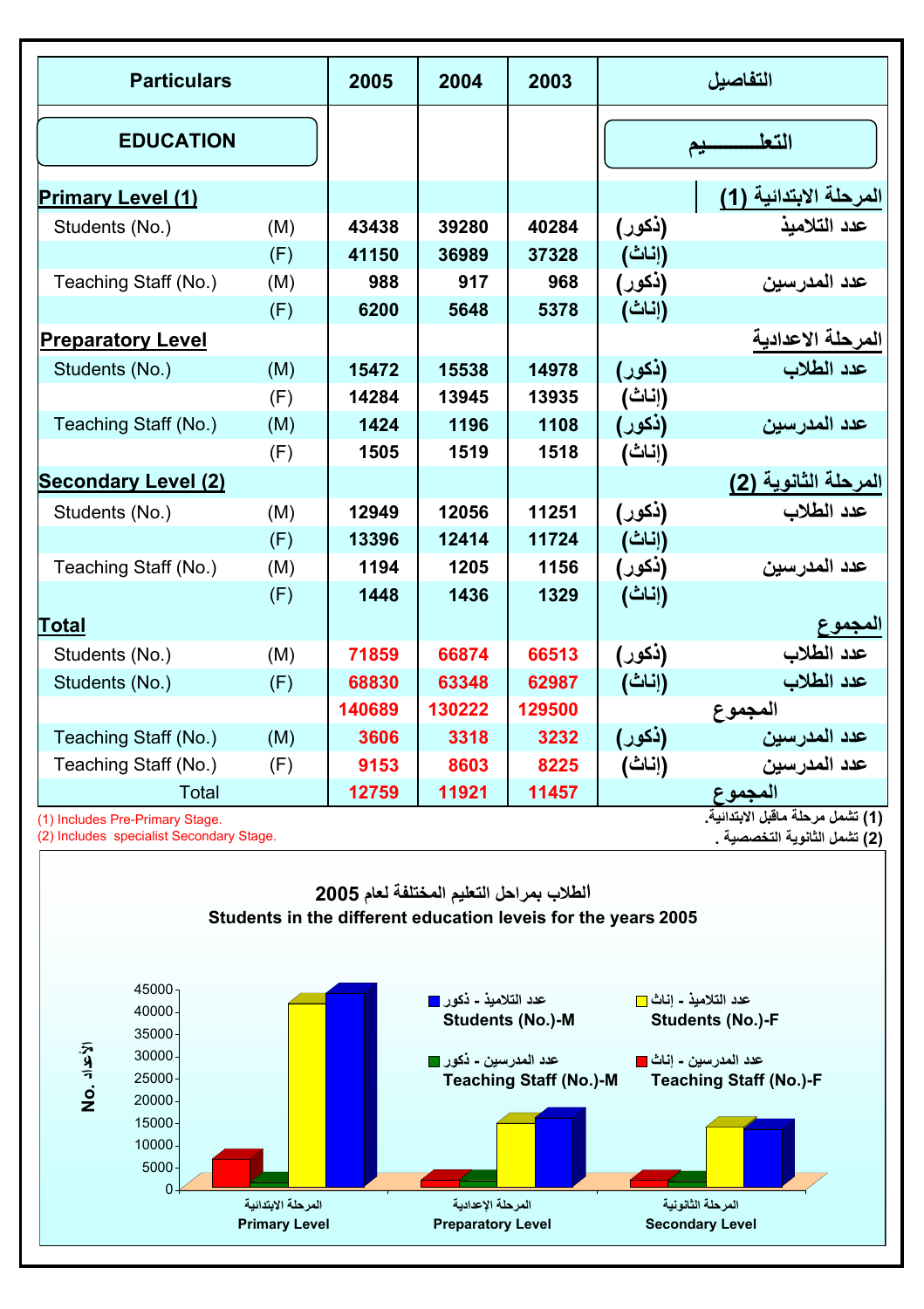| <b>Particulars</b>                  | 2005           | 2004  | 2003            | التفاصيل                    |
|-------------------------------------|----------------|-------|-----------------|-----------------------------|
| <b>Government Education</b>         |                |       |                 | التعليم الحكومي             |
| <b>Primary Level</b>                |                |       |                 | المرحلة الابتدائية          |
| Schools (No.)                       | 99             | 112   | 106             | عدد المدارس                 |
| Classrooms (No.)                    | 1255           | 1413  | 1330            | عدد الفصو ل                 |
| Students (No.)                      | 33127          | 38070 | 37871           | عدد التلامبذ                |
| Teaching Staff (No.)                | 3738           | 3953  | 3734            | عدد المدر سين               |
| Number of Students Per<br>Classroom | 26             | 27    | 28              | متوسط عدد التلاميذ في الفصل |
| Number of Students Per<br>Teacher   | $\overline{9}$ | 10    | 10 <sup>1</sup> | متوسط عدد التلاميذ لكل مدرس |
| <b>Preparatory Level</b>            |                |       |                 | المرحلة الاعدادية           |
| Schools (No.)                       | 51             | 54    | 56              | عدد المدارس                 |
| Classrooms (No.)                    | 596            | 655   | 611             | عدد الفصو ل                 |
| Students (No.)                      | 17588          | 19231 | 18950           | عدد الطلاب                  |
| Teaching Staff (No.)                | 1656           | 1795  | 1726            | عدد المدر سبن               |
| Number of Students Per<br>Classroom | 30             | 29    | 31              | متوسط عدد الطلاب في الفصل   |
| Number of Students Per<br>Teacher   | 11             | 11    | 11              | متوسط عدد الطلاب لكل مدرس   |
| <b>Secondary Level</b>              |                |       |                 | المرحلة الثانوية            |
| Schools (No.)                       | 42             | 46    | 45              | عدد المدارس                 |
| Classrooms (No.)                    | 573            | 586   | 544             | عدد الفصو ل                 |
| Students (No.)                      | 16877          | 16720 | 15825           | عدد الطلاب                  |
| Teaching Staff (No.)                | 1793           | 1854  | 1784            | عدد المدر سين               |
| Number of Students Per<br>Classroom | 29             | 29    | 29              | متوسط عدد الطلاب في الفصل   |
| Number of Students Per<br>Teacher   | 9              | 9     | 9               | متوسط عدد الطلاب لكل مدر س  |

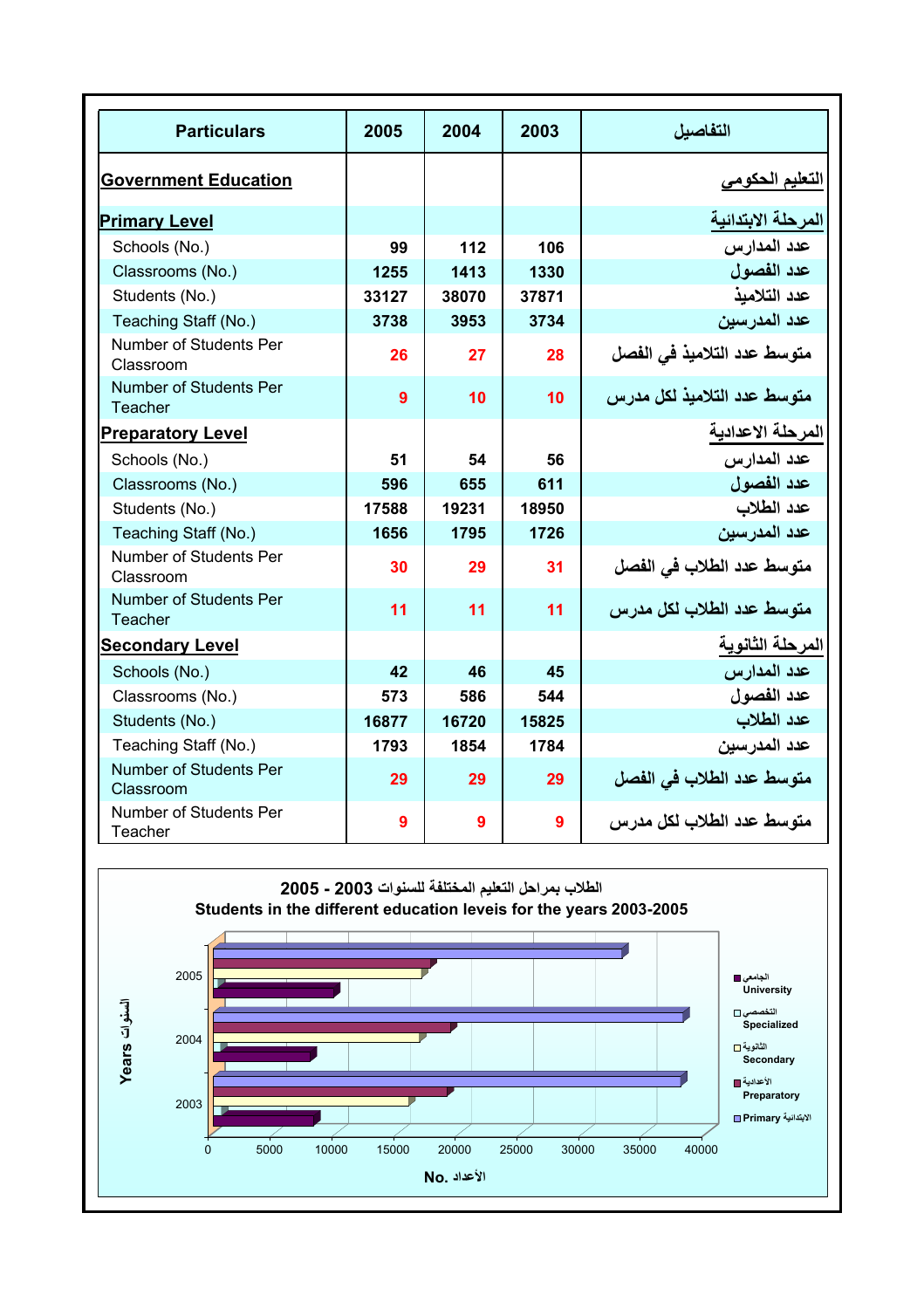| <b>Particulars</b>                                             | 2005           | 2004  | 2003  | التفاصبل                                             |
|----------------------------------------------------------------|----------------|-------|-------|------------------------------------------------------|
| <b>Specialized Education</b>                                   |                |       |       | التعليم التخــصصى                                    |
| <b>Professional &amp; Technical</b>                            |                |       |       | <u>فنی ومهنی</u>                                     |
| Schools (No.)                                                  | 3              | 4     | 5     | عدد المدارس                                          |
| Classrooms (No.)                                               | 17             | 24    | 33    | عدد الفصول                                           |
| Students (No.)                                                 | 375            | 593   | 669   | عدد الطلاب                                           |
| Teaching Staff (No.)                                           | 57             | 100   | 121   | عدد المدرسين                                         |
| Number of Students Per<br>Classroom                            | 22             | 25    | 20    | متوسط عدد الطلاب في الفصل                            |
| Number of Students Per<br>Teacher                              | 7              | 6     | 6     | متوسط عدد الطلاب لكل مدرس                            |
| <b>University Education of Government</b>                      |                |       |       | التعليم الجامعسي الحكومي                             |
| No. of Universities                                            | 1              | 1     | 1     | عدد الجامعات                                         |
| No. of Faculties in University<br>of Qatar                     | $\overline{7}$ | 7     | 7     | عدد الكليات بجامعة قطر                               |
| No. of Students                                                | 9760           | 7867  | 8145  | عدد الطلاب                                           |
| No. of Qatar University Staff                                  | 664            | 687   | 650   | عدد أعضاء الهيئة التدريسية  في جامعة قطر             |
| No. of Graduates                                               | 1544           | 1585  | 1493  | عدد الطلبة الخريجين                                  |
| No. of Students Per Instructor                                 | 15             | 11    | 13    | متوسط عدد الطلاب لكل عضو هيئة تدريس                  |
| <b>Qatari Students Studying</b><br>Abroad                      |                |       |       | <u>عدد الطلاب القطريون الموفدون</u><br>ببعثات دراسية |
| <b>Under Graduate Courses</b>                                  | ä.             | 258   | 620   | دراسات جامعية                                        |
| <b>Post Graduate Courses</b>                                   | Ω.             | 65    | 427   | دراسات عليا                                          |
| <b>Evening Classes &amp; Anti</b><br><b>illiteracy Centers</b> |                |       |       | التعليم الليلى ومحو الأمية                           |
| No. of Students                                                | 2347           | 3043  | 2949  | عدد الدارسين                                         |
| <b>Primary Level</b>                                           | 475            | 537   | 538   | في المرحلة الابتدائية                                |
| Preparatory Level                                              | 633            | 743   | 804   | في المرحلة الاعدادية                                 |
| Secondary Level                                                | 1239           | 1763  | 1607  | في المرحلة الثانوية                                  |
| <b>Private Education</b>                                       |                |       |       | التعليم الخاص الأهلى                                 |
| <b>Arabic Schools</b>                                          |                |       |       | المدارس العربيسة                                     |
| No. of Students                                                | 18064          | 17977 | 17734 | عدد التلاميذ                                         |
| No. of Teaching Staff                                          | 1225           | 1331  | 1311  | عدد المدرسين                                         |
| No. of Students Per Teacher                                    | 15             | 14    | 14    | متوسط عدد التلاميذ لكل مدرس                          |
| <b>Foreign Schools</b>                                         |                |       |       | المدارس الأجنب <u>يسة</u>                            |
| No. of Students                                                | 44443          | 37631 | 38449 | عدد التلاميذ                                         |
| No. of Teaching Staff                                          | 3025           | 2888  | 2781  | عدد المدرسين                                         |
| No. of Students Per Teacher                                    | 15             | 13    | 14    | متوسط عدد التلاميذ لكل مدرس                          |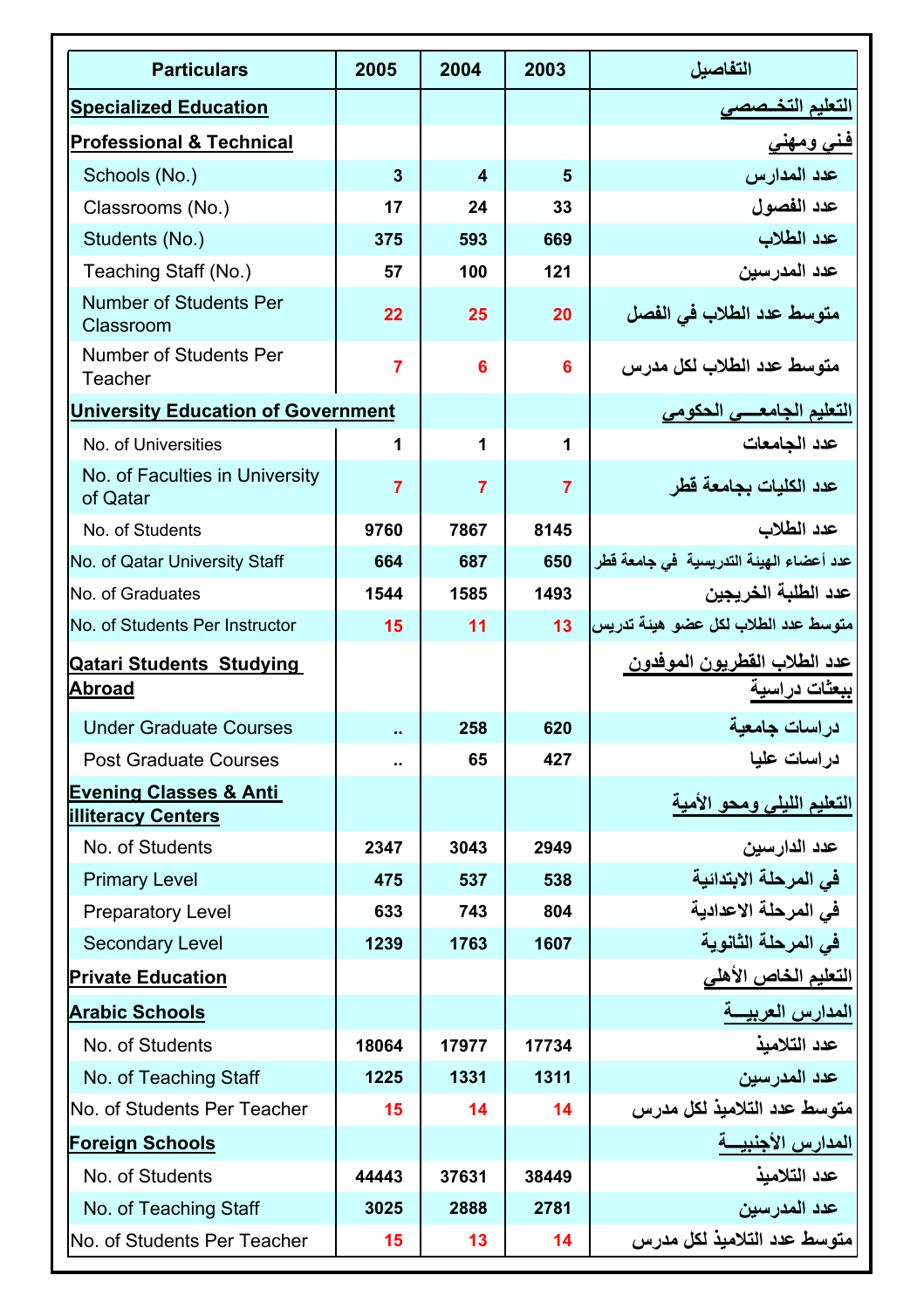| <b>Particulars</b>                  | 2005         | 2004                 | 2003                 | التفاصيل                    |
|-------------------------------------|--------------|----------------------|----------------------|-----------------------------|
| <b>Independent School</b>           |              |                      |                      | المدارس المستقلة            |
| Primary Level (1)                   |              |                      |                      | المرحلة الابتدائية (1)      |
| Schools (No.)                       | 12           | $\ddot{\phantom{a}}$ | Ω.                   | عدد المدار س                |
| Classrooms (No.)                    | 275          | ä.                   | Ω.                   | عدد الفصول                  |
| Students (No.)                      | 6158         | $\ddot{\phantom{a}}$ | Ω.                   | عدد التلامذ                 |
| Teaching Staff (No.)                | 775          | ä,                   | ä,                   | عدد المدر سبن               |
| Number of Students Per<br>Classroom | 22           | ä.                   | ä.                   | متوسط عدد التلاميذ في الفصل |
| Number of Students Per Teacher      | 8            | ä.                   | ш                    | متوسط عدد التلاميذ لكل مدرس |
| <b>Preparatory Level</b>            |              |                      |                      | المرحلة الاعدادية           |
| Schools (No.)                       | 4            | Ω.                   | Ω.                   | عدد المدارس                 |
| Classrooms (No.)                    | 84           | ä.                   | Ω.                   | عدد الفصول                  |
| Students (No.)                      | 1937         | ä.                   | $\ddot{\phantom{a}}$ | عدد الطلاب                  |
| Teaching Staff (No.)                | 171          | ٠.                   | ٠.                   | عدد المدرسين                |
| Number of Students Per<br>Classroom | 23           | ä.                   | ä.                   | متوسط عدد الطلاب في الفصل   |
| Number of Students Per Teacher      | 11           | ä.                   | ä.                   | متوسط عدد الطلاب لكل مدرس   |
| <b>Secondary Level (2)</b>          |              |                      |                      | المرحلة الثانوية (2)        |
| Schools (No.)                       | 3            | ä,                   | ٠.                   | عدد المدارس                 |
| Classrooms (No.)                    | 44           | $\ddot{\phantom{a}}$ |                      | عدد الفصو ل                 |
| Students (No.)                      | 1012         | ш.                   | ٠.                   | عدد الطلاب                  |
| Teaching Staff (No.)                | 119          | ä.                   | ä.                   | عدد المدرسين                |
| Number of Students Per<br>Classroom | 23           | ä.                   | ä.                   | متوسط عدد الطلاب في الفصل   |
| Number of Students Per Teacher      | $\mathbf{9}$ | ä.                   | н.                   | متوسط عدد الطلاب لكل مدرس   |

(1) Includes Pre-Primary Stage.

(2) Includes specialist Secondary Stage.

**(1) تشمل مرحلة ماقبل الابتدائية. (2) تشمل الثانویة التخصصية .**

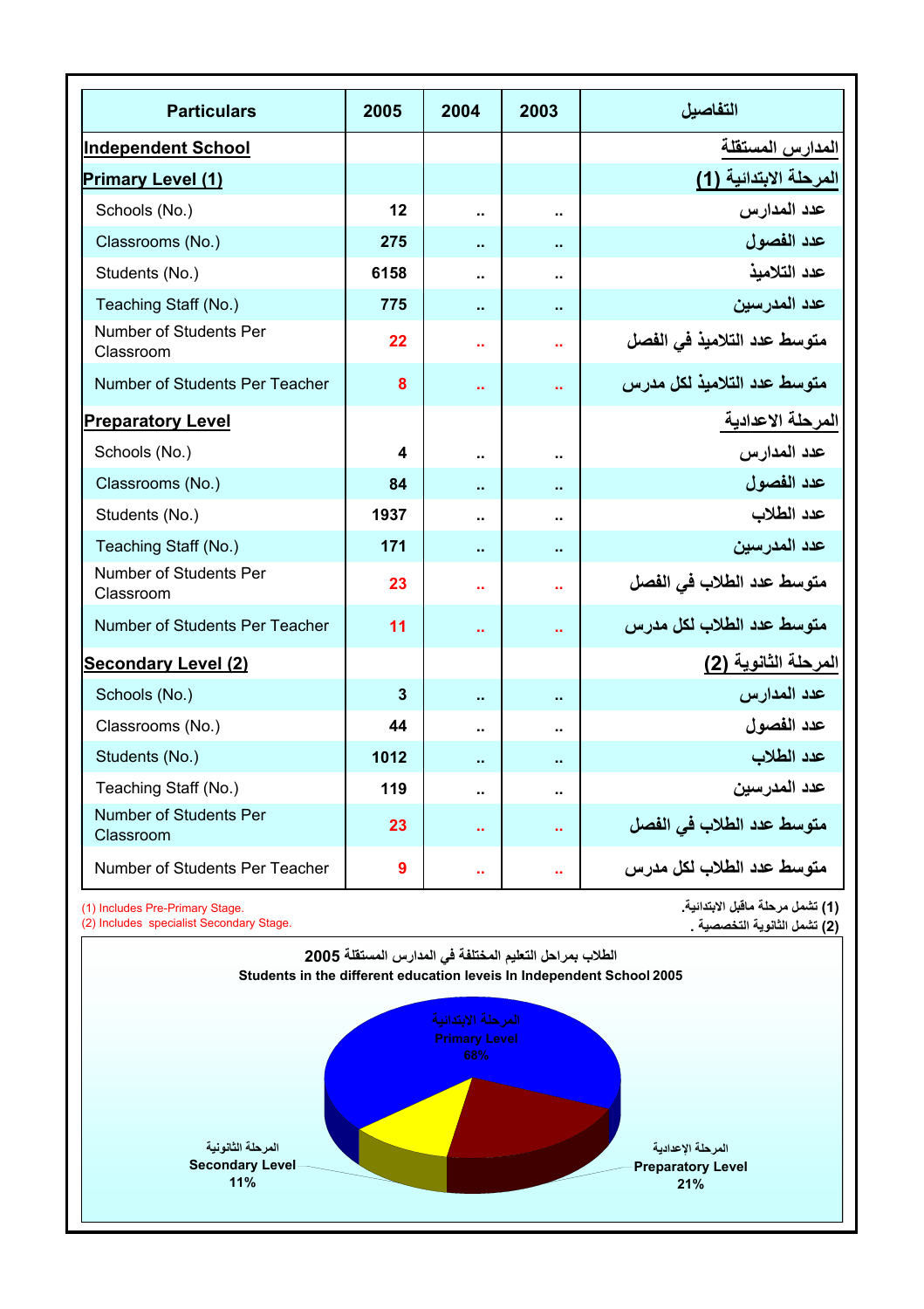| <b>Particulars</b>                            | 2005 | 2004                 | 2003                                           | التفاصيل                     |  |  |
|-----------------------------------------------|------|----------------------|------------------------------------------------|------------------------------|--|--|
| <b>Schools subsidiary to Qatar Foundation</b> |      |                      | مدارس مؤسسة قطر للتربية والعلوم وتنمية المجتمع |                              |  |  |
| <b>Primary Level (1)</b>                      |      |                      |                                                | المرحلة الابتدائية (1)       |  |  |
| Schools (No.)                                 | 3    | ä.                   | ä.                                             | عدد المدار س                 |  |  |
| Classrooms (No.)                              |      | Ω.                   | Ω.                                             | عدد الفصول                   |  |  |
| Students (No.)                                | 724  | $\ddot{\phantom{a}}$ | $\ddot{\phantom{a}}$                           | عدد التلامذ                  |  |  |
| Teaching Staff (No.)                          | 91   | ò.                   | ٠.                                             | عدد المدر سين                |  |  |
| Number of Students Per<br>Classroom           | ä.   | ä.                   | ä.                                             | متوسط عدد التلاميذ في الفصل  |  |  |
| Number of Students Per Teacher                | 8    | ä.                   | ä.                                             | متوسط عدد التلاميذ لكل مدرس  |  |  |
| <b>Preparatory Level</b>                      |      |                      |                                                | المرحلة الاعدادية            |  |  |
| Schools (No.)                                 | 3    | ä.                   | ٠.                                             | عدد المدارس                  |  |  |
| Classrooms (No.)                              | ä.   | $\ddot{\phantom{a}}$ |                                                | عدد الفصول                   |  |  |
| Students (No.)                                | 188  | ٠.                   |                                                | عدد الطلاب                   |  |  |
| Teaching Staff (No.)                          | 56   | Ω.                   | Ω.                                             | عدد المدر سين                |  |  |
| Number of Students Per<br>Classroom           | н    | а                    | ш                                              | متوسط عدد الطلاب في الفصل    |  |  |
| Number of Students Per Teacher                | 3    | ä.                   | ä.                                             | متوسط عدد الطلاب لكل مدرس    |  |  |
| Secondary Level (2)                           |      |                      |                                                | المرحلة الثانوية (2 <u>)</u> |  |  |
| Schools (No.)                                 | 3    | ò.                   | ٠.                                             | عدد المدارس                  |  |  |
| Classrooms (No.)                              |      | ٠.                   |                                                | عدد الفصول                   |  |  |
| Students (No.)                                | 196  | ò.                   | Ω                                              | عدد الطلاب                   |  |  |
| Teaching Staff (No.)                          | 53   | н.                   | Ω.                                             | عدد المدر سين                |  |  |
| Number of Students Per<br>Classroom           | ٠.   | ٠.                   | ω.                                             | متوسط عدد الطلاب في الفصل    |  |  |
| Number of Students Per Teacher                | 4    | ä.                   | ÷.                                             | متوسط عدد الطلاب لكل مدرس    |  |  |

(1) Includes Pre-Primary Stage. (2) Includes specialist Secondary Stage. **(1) تشمل مرحلة ماقبل الابتدائية. (2) تشمل الثانویة التخصصية .**

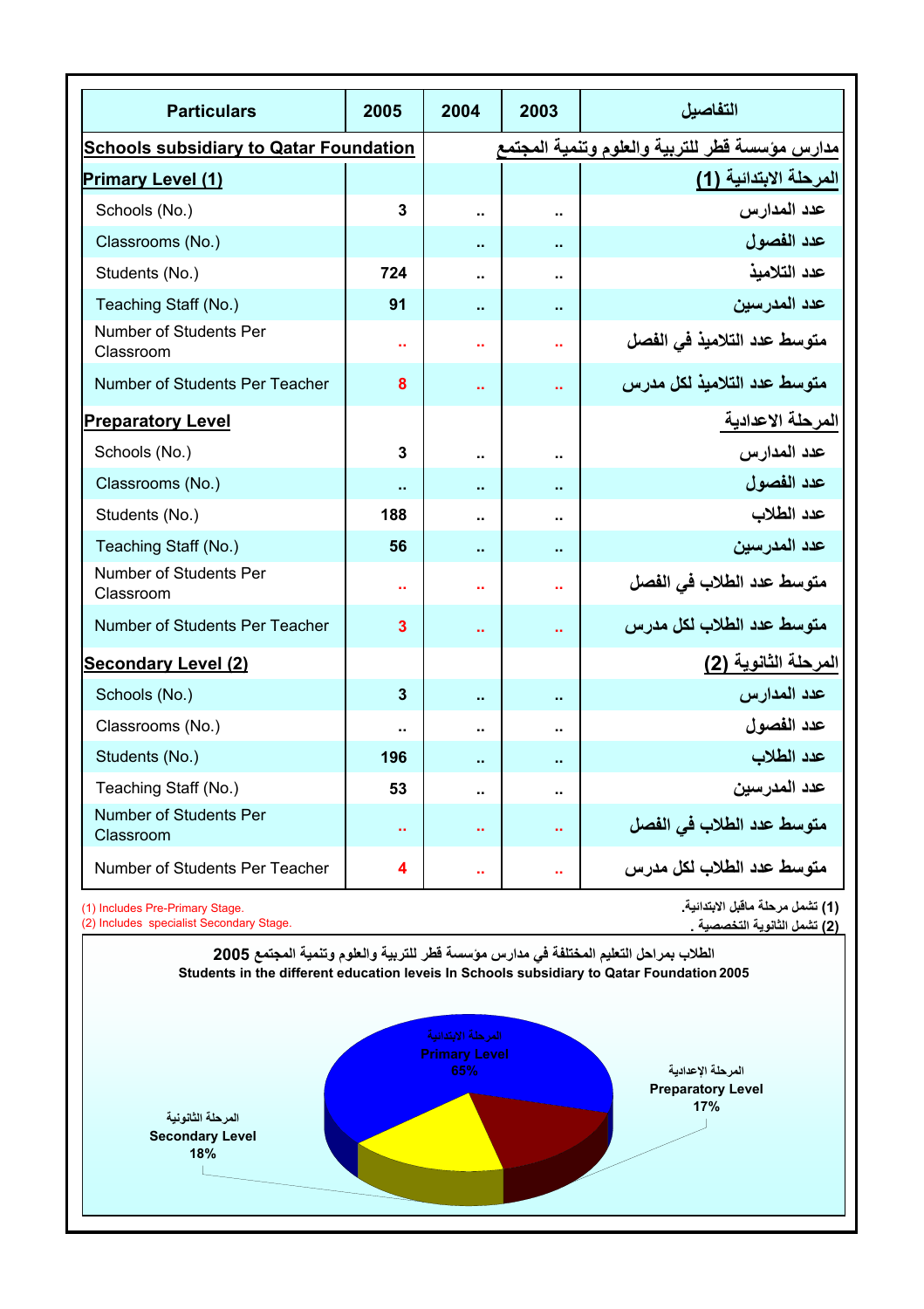| <b>Particulars</b>                                     | 2005                | 2004           | 2003           | التفاصيل                                   |
|--------------------------------------------------------|---------------------|----------------|----------------|--------------------------------------------|
| <b>Tourism &amp; Culture</b><br><b>Luxury Hotels</b>   |                     |                |                | السياحة والثقافة<br>فنادق الدرجة الممتسازة |
| No. of Hotels                                          | $\overline{\bf{4}}$ | $\overline{4}$ | $\overline{4}$ | عدد الفنادق                                |
| No. of Beds                                            | 1622                | 1792           | 1754           | عدد الأسرة                                 |
| No. of Occupants                                       | 386178              | 315691         | 219204         | عدد النزلاء                                |
| No. of Nights                                          | 367159              | 358317         | 331300         | عدد الليالي السياحية                       |
| <b>First Class Hotels</b>                              |                     |                |                | فنادق الدرجة الأولى                        |
| No. of Hotels                                          | $\overline{7}$      | $\overline{7}$ | $\overline{7}$ | عدد الفنادق                                |
| No. of Beds                                            | 1831                | 1465           | 1494           | عدد الأسرة                                 |
| No. of Occupants                                       | 314533              | 204579         | 169908         | عدد النزلاء                                |
| No. of Nights                                          | 364778              | 370094         | 305505         | عدد الليالي السياحية                       |
| <b>Second, Third and Fourth</b><br><b>Class Hotels</b> |                     |                |                | <u>فنادق الدرجة 2 و3 و4</u>                |
| No. of Hotels                                          | 24                  | 21             | 20             | عدد الفنادق                                |
| No. of Beds                                            | 2357                | 2016           | 1815           | عدد الأسرة                                 |
| No. of Occupants                                       | 212286              | 205040         | 159734         | عدد النزلاء                                |
| No. of Nights                                          | 291761              | 241028         | 194170         | عدد الليالي السياحية                       |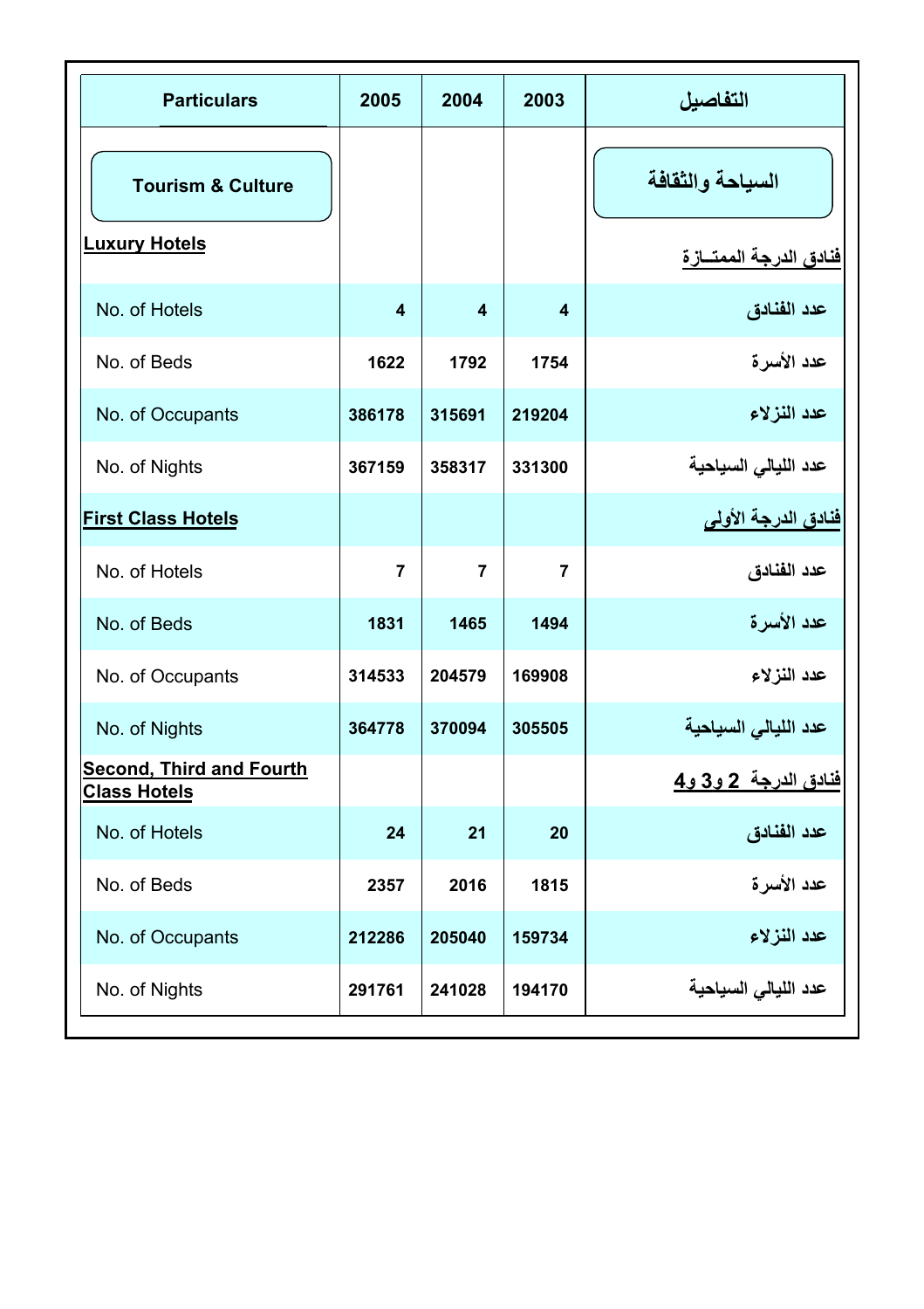| <b>Particulars</b>                              | 2005           | 2004           | 2003                    | التفاصيل                    |
|-------------------------------------------------|----------------|----------------|-------------------------|-----------------------------|
| <b>Unclassified Hotels</b>                      |                |                |                         | فنادق غير مصنفة             |
| No. of Hotels                                   | $\epsilon$     | 3              | $\overline{\mathbf{A}}$ | عدد الفنادق                 |
| No. of Beds                                     |                | 141            | 203                     | عدد الأسرة                  |
| No. of Occupants                                | $\epsilon$     | 7144           | 8119                    | عدد النزلاء                 |
| No. of Nights                                   | à.             | 13180          | 17420                   | عدد الليالي السياحية        |
| <b>No. of Public Libraries</b>                  | $\overline{7}$ | $\overline{7}$ | $\overline{7}$          | عدد المكتبات العامة         |
| No. of News Papers                              | 5              | 5              | 5                       | عد <u>د الصحف</u>           |
| Daily                                           | 5              | 5              | 5                       | يومية                       |
| <b>No. of Monthly Magazines</b>                 | 3              | 3              | 3                       | عدد المجلات الشهرية         |
| Weekly                                          | 1              | 1              | 1                       | اسبوعية                     |
| No. of Cinemas                                  | 9              | 11             | 10                      | <u>عدد دور الس</u> ــــينما |
| <b>No. of Youth Institutions</b>                | 59             | 59             | 57                      | عدد المؤسسات الشبابية       |
| Sports Clubs                                    | 16             | 16             | 16                      | نادي رياضى                  |
| Social & Cultural Club                          | $\overline{2}$ | $\overline{2}$ | $\overline{2}$          | نادي اجتماعي وثقافي         |
| <b>Youth Centers</b>                            | 5              | 5              | 5                       | مراكز الشباب                |
| <b>Scientific Clubs</b>                         | 1              | 1              | 1                       | أندية علمية                 |
| Youth House Societies                           | 1              | 1              | 1                       | جمعيات بيوت الشباب          |
| Specialized Sport Clubs and<br><b>Societies</b> | 5              | 5              | 3                       | جمعيات وأندية رياضية نوعية  |
| <b>Sport Associations</b>                       | 25             | 25             | 25                      | اتحادات رياضية              |
| Hobby's Clubs & Societies                       | 3              | 3              | 3                       | اندية وجمعيات الهوايات      |
| Sport Medical Center                            | 1              | 1              | 1                       | المركز الطبي الرياضي        |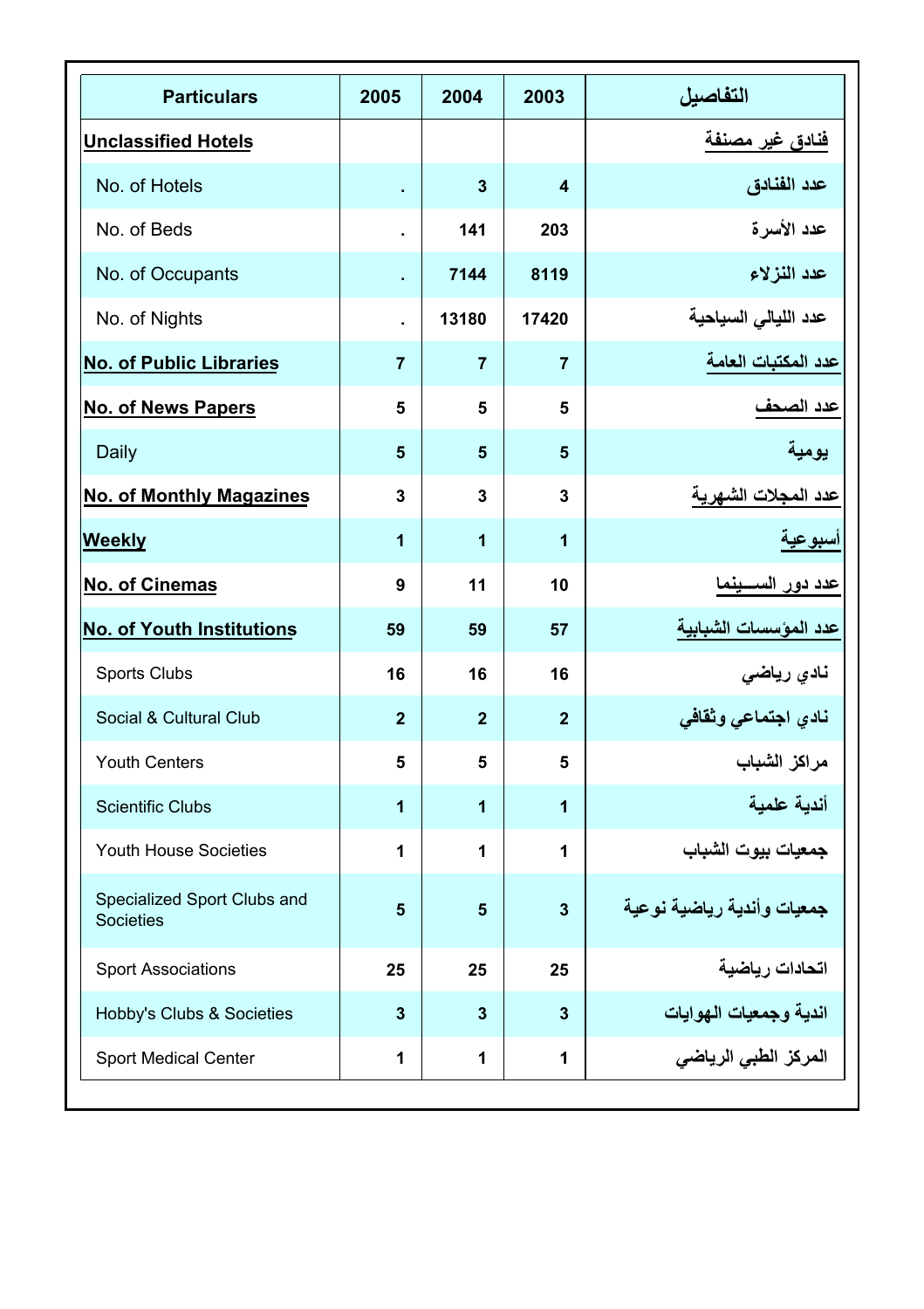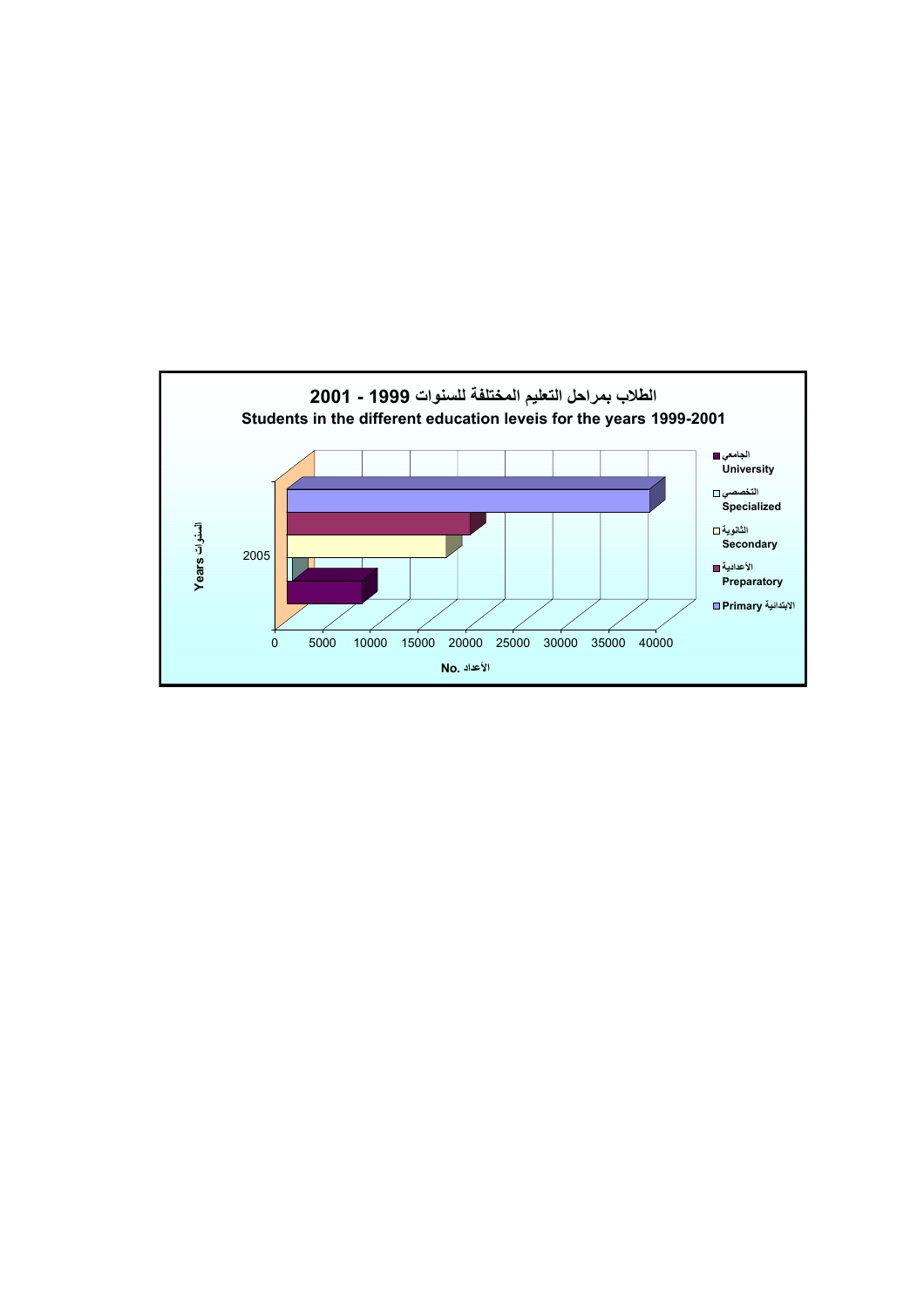| <b>Particulars</b>                                                          | 2004   | 2003   | 2002   | التفاصيل                                                                 |
|-----------------------------------------------------------------------------|--------|--------|--------|--------------------------------------------------------------------------|
| <b>Agriculture</b>                                                          |        |        |        | الزراعسسة                                                                |
| Total Area (Sq. Km.)                                                        | 11493  | 11493  | 11493  | المساحة الكلية (كم2)                                                     |
| Cultivable Land (Sq. Km.)                                                   | 650    | 650    | 650    | مساحة الأراضى القابلة للزراعة<br>(کم2)                                   |
| Cultivable Land/Total Area%                                                 | 5.7    | 5.7    | 5.7    | مساحة الأراضي القابلة للزراعة من<br>المساحة الكلبة %                     |
| Cropped area inactive Land Area<br>$(Sq.$ Km.)                              | 69     | 74     | 65     | المساحة المحصولية للأراضى<br>المزروعة (كم2)                              |
| Cropped area inactive Land Area/<br>Total Area %                            | 0.6    | 0.6    | 0.6    | المساحة المحصولية للأراضى<br>المزروعة من المساحة الكلية %                |
| Cropped Area/Cultivable land<br>Area $(\%)$                                 | 11     | 11     | 10     | المساحة المحصولية للأراضى<br>المزروعة من المساحة القابلة<br>للذراعة %    |
| Main Agricultural Products (Ton)                                            |        |        |        | إنتاج أهم المحاصيـل الزراعية (طن)                                        |
| Cereals                                                                     | 5490   | 7083   | 7130   | حبوب                                                                     |
| Vegetables                                                                  | 23291  | 21393  | 23048  | خضر او ات                                                                |
| Fruit & Dates                                                               | 19036  | 17318  | 15509  | فاكهة وتمور                                                              |
| Green Fodder                                                                | 210446 | 206625 | 142001 | أعلاف خضراء                                                              |
| <b>Red Meat</b>                                                             | 2836   | 2944   | 2731   | لحنوم حميزاء                                                             |
| <b>Poultry Meat</b>                                                         | 5487   | 4817   | 5534   | لحوم بيضاء                                                               |
| Fish                                                                        | 11134  | 11295  | 7155   | أسسماك                                                                   |
| Eggs                                                                        | 3882   | 3339   | 5115   | بيــض                                                                    |
| Milk and dairy products                                                     | 26033  | 25871  | 25216  | ألبان ومنتجاتها                                                          |
| Livestock (No.)                                                             |        |        |        | أعداد قطعان الثروة الحيوانية                                             |
| Cows                                                                        | 10274  | 10073  | 9875   | أبقسار                                                                   |
| Sheep                                                                       | 158670 | 155559 | 152510 | أغنسام                                                                   |
| Goats                                                                       | 146485 | 143613 | 140797 | ماعىز                                                                    |
| Camels                                                                      | 34398  | 33723  | 33064  | جمسال                                                                    |
| General Index<br>Number of Agricultural Production<br>(1)<br>$(1)$ 2001=100 | 140.0  | 137.0  | 104.4  | الرقم القياسي<br>العام للإنتاج الزراعي <sup>(1)</sup><br>$100 = 2001(1)$ |



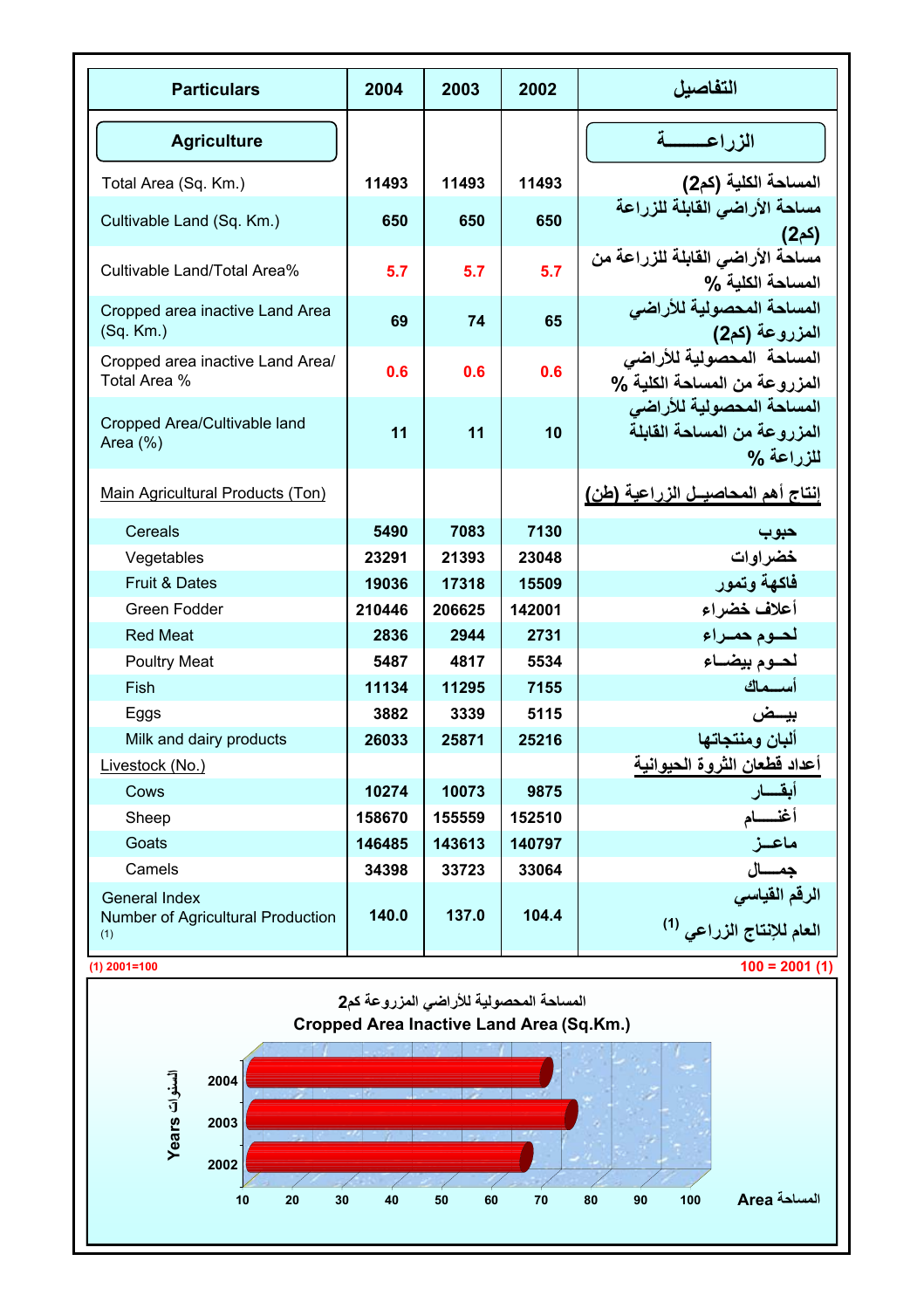| Particulars                                                      | 2005    | 2004    | 2003    | التفاصبل                                                              |
|------------------------------------------------------------------|---------|---------|---------|-----------------------------------------------------------------------|
| <b>Industry</b>                                                  |         |         |         | الصناعه                                                               |
| Production of the most<br>important industries                   |         |         |         | إنتاج أهم الصناعات                                                    |
| Propane & Butane(1000 MT)                                        | 2478    | 2206    | 1908    | بيوتين وبروبين (ألف طن مترى)                                          |
| Ammonia & Urea(1000 MT)                                          | 5113    | 3976    | 3222    | أمونيا ويوريا (ألف طن مترى )                                          |
| <b>Organic Fertilizers</b>                                       | 42      | 24      | 38      | السماد العضوي (ألف طن )                                               |
| Cement (1000 MT)                                                 | 1182    | 1202    | 1340    | الأسمنت (ألف طن)                                                      |
| <b>Concrete Reinforcing Steel</b><br>Bars (1000 MT)              | 791     | 782     | 748     | قضبان حديد تسليح (الف طن متري)                                        |
| Flour (1000 MT)                                                  | 34      | 26      | 26      | الدقيق (ألف طن)                                                       |
| <b>Ethylene and Low Density</b><br>Polyethylene(1000 MT)         | 959     | 867     | 906     | الاثيلين وبولي اثيلين (ألف طن مترى)                                   |
| Manufacturing Index <sup>(1)</sup> Number                        | 142.0   | **126.1 | **118.4 | الرقم القياسي للإنتاج الصناعي <sup>(1)</sup>                          |
| <b>Electricity &amp; Water</b>                                   |         |         |         | الكهريساء والمساء                                                     |
| <b>Electricity Generation</b>                                    | 14395.9 | 12992.6 | 10811.4 | إنتاج الكهرباء                                                        |
| (Million KW/Hour)                                                |         |         |         | (مليون كيلو وات / ساعة)                                               |
| Utilization Coefficient of<br>Electricity                        | 93.4    | 115.9   | 99.1    | معامل استخدام الكهرباء                                                |
| Load Factor of Electricity                                       | 47.1    | 41.6    | 55.8    | معامل الحمولة للكهرباء                                                |
| <b>Water Production (Million</b><br>Gallons)                     | 33908.6 | 34918.0 | 35594.2 | إنتاج المياه (مليون جالون)                                            |
| <b>Electricity Production</b><br>Index Number <sup>(2)</sup>     | 144.7   | 130.2   | 108.7   | الرقم القياسي <sup>(2)</sup><br>لانتاج وتوزيع كهرباء الانارة          |
| <b>Water Production</b><br>Index Number $(2)$                    | 101.2   | 104.3   | 106.3   | الرقم القيا <i>سى</i> <sup>(2)</sup><br>لتكرير وتنقية المياه وتوزيعها |
| (1) 2001=100 Industrial Index No. for Government & Mixed Sector. |         |         |         | (1) 2001 = 100 الرقم القياسي للانتاج في القطاعين الحكومي والمختلط.    |

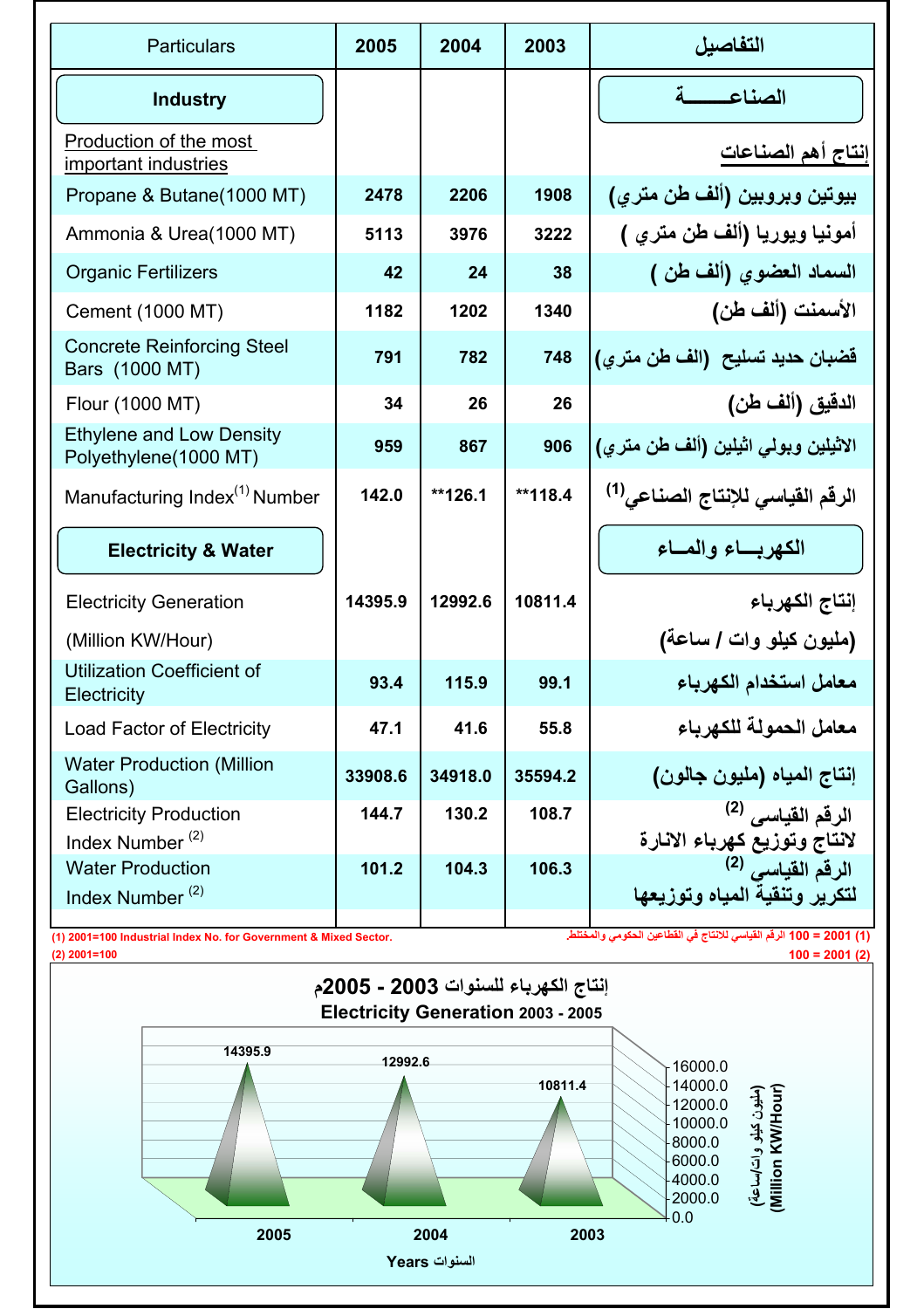| <b>Particulars</b>                                                                 | 2005    | 2004           | 2003           | التفاصيل                                |  |  |
|------------------------------------------------------------------------------------|---------|----------------|----------------|-----------------------------------------|--|--|
| <b>BUILDING AND</b><br><b>CONSTRUCTION</b>                                         |         |                |                | البناء والتشييد                         |  |  |
| <b>COMPLETED BUILDINGS</b>                                                         |         |                |                | المبانى المكتملة                        |  |  |
| No. of Buildings:                                                                  |         |                |                | <u>عدد المباني :</u>                    |  |  |
| <b>Residential Buildings</b>                                                       | 4601    | 3679           | 2749           | سكنية                                   |  |  |
| Non-Residential Buildings                                                          | 260     | 330            | 300            | غير سكنية                               |  |  |
| Actual Cost (Q.R.000) :                                                            |         |                |                | التكلفة الفعلية (ألف ر.ق):              |  |  |
| <b>Residential Buildings</b>                                                       | 3259917 | 2263247        | 1568675        | سكنية                                   |  |  |
| <b>Non-Residential Buildings</b>                                                   | 1477309 | 1416434        | 1047648        | غير سكنية                               |  |  |
| Buildings Area (M <sup>2</sup> )                                                   |         |                |                | <u>مساحات المبانى (م<sup>2</sup>) :</u> |  |  |
| <b>Residential Buildings</b>                                                       | 2353796 | 1879646        | 1420472        | سكنية                                   |  |  |
| Non-Residential Buildings                                                          | 773050  | 778536         | 735530         | غير سكنية                               |  |  |
| No. of Residential Units:                                                          |         |                |                | عدد الوحدات السكنية <u>:</u>            |  |  |
| Villa                                                                              | 3354    | 2447           | 1692           | فيسلا                                   |  |  |
| Senior staff house                                                                 | 296     | 298            | 268            | بيوت كبار الموظفين                      |  |  |
| Arabic house                                                                       |         | $\blacksquare$ | $\blacksquare$ | بيت عربي                                |  |  |
| Popular house                                                                      | 630     | 658            | 602            | بيت شعبي                                |  |  |
| Appartment                                                                         | 5868    | 3609           | 2176           | سقة                                     |  |  |
| Other                                                                              | 31      | 33             | 25             | أخرى                                    |  |  |
| عدد الوحدات السكنية المكتملة<br>No. Of Completed Residential Units<br>5868<br>6000 |         |                |                |                                         |  |  |
| 609                                                                                |         |                |                | 5000                                    |  |  |

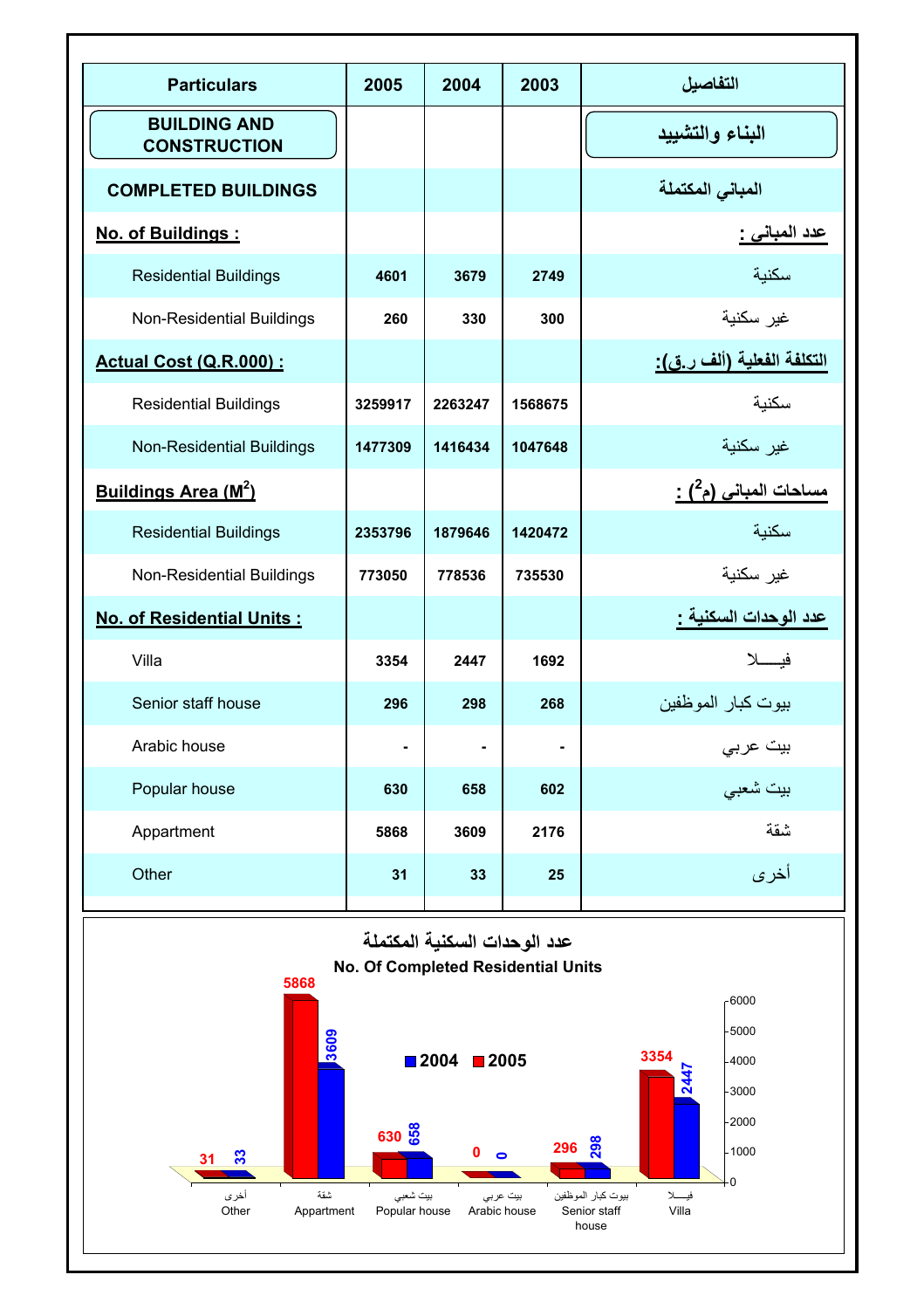| <b>Particulars</b>                                                    | 2005    | 2004           | 2003    | التفاصيل                                             |
|-----------------------------------------------------------------------|---------|----------------|---------|------------------------------------------------------|
|                                                                       |         |                |         |                                                      |
| <b>BUILDING PERMITS (1)</b>                                           |         |                |         | رخص البناء (1)                                       |
| No. of Building Permits:                                              |         |                |         | <u>عدد رخص المباني :</u>                             |
| <b>Residential Buildings</b>                                          | 3889    | 3070           | 2315    | سكنية                                                |
| Non-Residential Buildings                                             | 476     | 459            | 491     | غير سكنية                                            |
| Estimated Cost (Q.R.000):                                             |         |                |         | <u>التكلفة التقديرية (الف ر.ق) :</u>                 |
| <b>Residential Buildings</b>                                          | 6560905 | 4060238        | 2218206 | سكنبة                                                |
| <b>Non-Residential Buildings</b>                                      | 1533011 | 1277281        | 1780502 | غير سكنية                                            |
| Buildings Area (M <sup>2</sup> )                                      |         |                |         | مساحات المبانى :                                     |
| <b>Residential Buildings</b>                                          | 9190945 | 4518746        | 2105372 | سكنية                                                |
| <b>Non-Residential Buildings</b>                                      | 2267863 | 1783130        | 1392496 | غبر سكنبة                                            |
| No. of Licenced Residential<br>Units:                                 |         |                |         | عدد الوحدات السكنية المرخصة :                        |
| Villa                                                                 | 7414    | 6138           | 2843    | فىسىلا                                               |
| Senior staff house                                                    | 396     | 382            | 162     | بيوت كبار الموظفين                                   |
| Arabic house                                                          | ٠       | $\overline{2}$ | ٠       | بيت عربي                                             |
| Popular house                                                         | 686     | 444            | 499     | بيت شعبي                                             |
| Appartment                                                            | 17884   | 8518           | 4641    | سقة                                                  |
| Other<br>(1) Not Including Additions, Maintenance and Fencing Permits | 95      | 21             | 29      | أخرى<br>(1) لا تشمل رخص الإضافات والترميم والتحويط . |

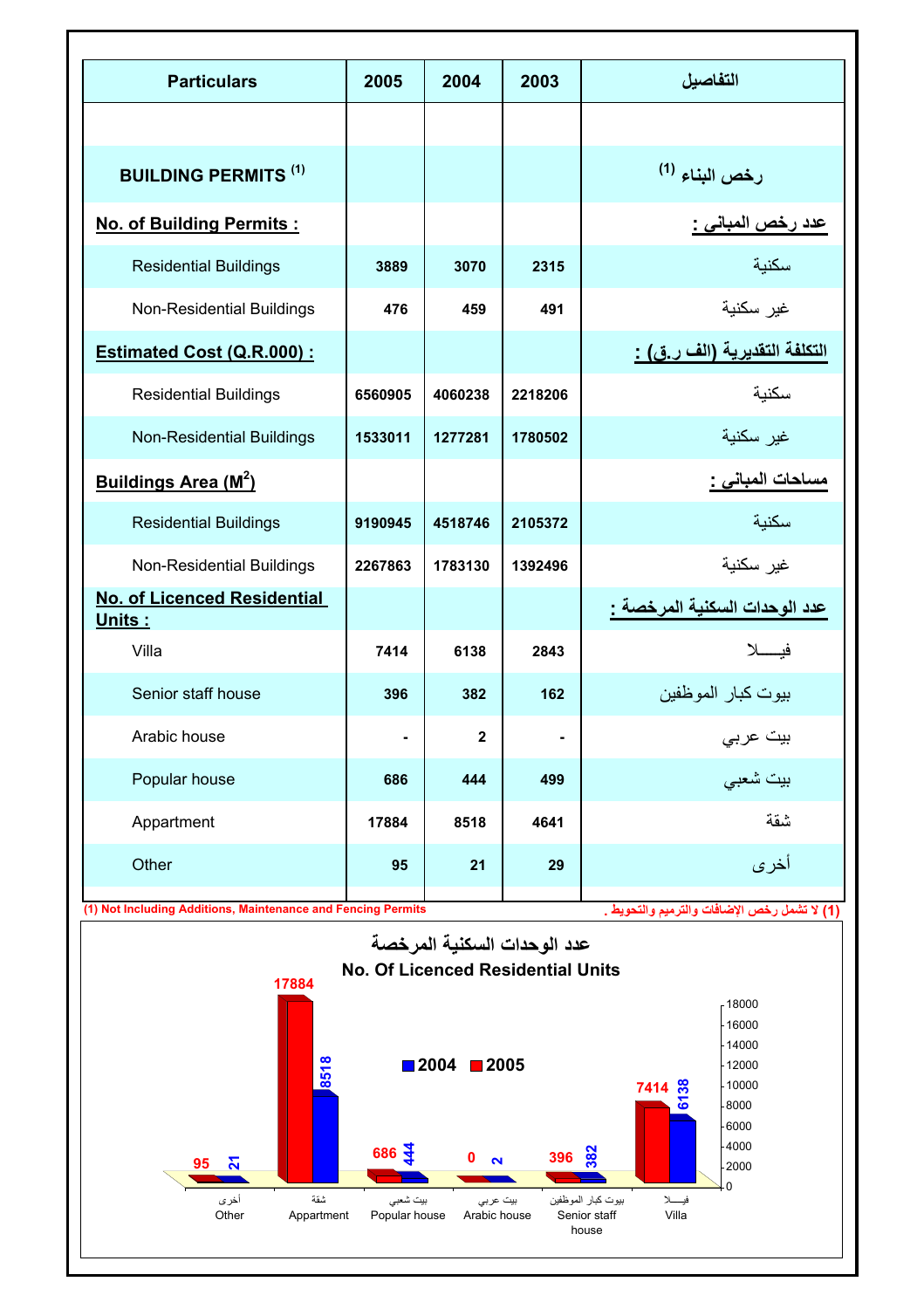| <b>Particulars</b>                                           | 2005    | 2004    | 2003    | التفاصيل                                |
|--------------------------------------------------------------|---------|---------|---------|-----------------------------------------|
| <b>Transport &amp; Communication</b>                         |         |         |         | النقل والمواصلات                        |
| No. of New Driving Licenses<br>Issued                        | 47892   | 31627   | 37416   | عدد رخص القيادة الجديدة<br>المستخرجة    |
| No. of Arriving Aircrafts                                    | 60828   | 49614   | 40914   | عدد الطائرات القادمة                    |
| No. of Departing Aircrafts                                   | 60828   | 49614   | 40914   | عدد الطائر ات المغادر ة                 |
| No. of Arriving Passengers In<br>Doha Airport                | 1519195 | 1298379 | 2100294 | عدد الركاب القادمون عبر مطار<br>الدوحة  |
| No. of Departing Passengers in<br>Doha Airport               | 1394134 | 1205874 | 2034002 | عدد الركاب المغادرون عبر مطار<br>الدوحة |
| No. of Pagers (Bleeps)                                       | 11000   | 15132   | 24150   | عدد أجهزة النداء الآلي                  |
| No. of G.S.M Subscrbers                                      | 716763  | 490333  | 377000  | عدد مشتركي الهاتف النقال                |
| No. of Post Offices                                          | 28      | 30      | 27      | عدد المكاتب البريدية                    |
| No. of P.O. Boxes for<br>subscribers                         | 38651   | 37730   | 36709   | عدد الصناديق البريدية للمشتركين         |
| <b>Goods and mail (Doha</b><br><b>International Airport)</b> |         |         |         | البضائع والبريد (مطار الدوحة            |
| a. Received (Tons)                                           | 127042  | 102455  | 82717   | (أ) الوارد (بالطن)                      |
| b. Dispatched (Tons)                                         | 83554   | 61047   | 38622   | (ب) الصادر (بالطن)                      |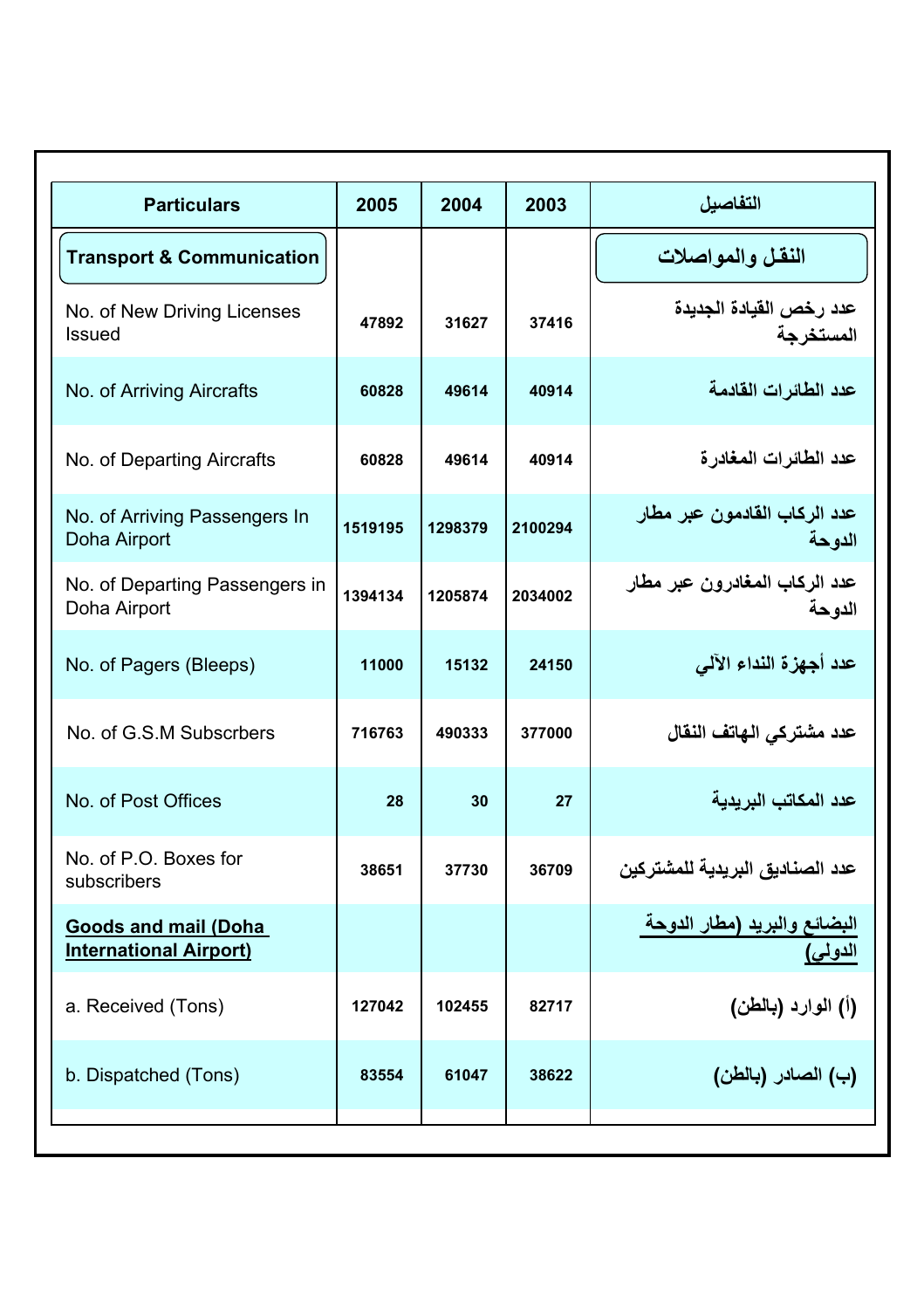| <b>Particulars</b>                                 | 2005  | 2004  | 2003  | التفاصبل                             |
|----------------------------------------------------|-------|-------|-------|--------------------------------------|
| <b>Prices</b>                                      |       |       |       | الأستسعار                            |
| Consumer Price Index Number by<br>Major Groups (1) |       |       |       | الرقم القياسي لأسعار المستهلك(1)     |
| <b>General Index Number</b>                        | 119.1 | 109.5 | 102.5 | الرقم القياسي العام                  |
| 1- Food, Beverages & Tobacco                       | 107.5 | 104.2 | 100.8 | 1ـ المواد الغذائية والمشروبات والتبغ |
| 2- Clothing & Footwear                             | 101.8 | 104.6 | 96.7  | 2 - الملابس والأقمشة والأحذية        |
| 3- Rent, Fuel and Energy                           | 176.2 | 139.6 | 120.1 | 3 - الإيجار ، الوقود ، الطاقة        |
| 4- Furniture & Furnishing                          | 106.7 | 101.9 | 98.6  | 4 - الأثاث والتجهيزات المنز لية      |
| 5- Transport & Communications                      | 99.7  | 96.0  | 92.6  | 5 - النقل و المو اصلات               |
| 6- Medical Services                                | 103.3 | 98.9  | 100.4 | 6 - الخدمات الصحية                   |
| 7- Education, Culture & Recreation                 | 102.2 | 102.3 | 99.4  | 7 - التعليم والثقافة والترفيه        |
| 8- Miscellaneous Goods &<br><b>Services</b>        | 114.9 | 110.3 | 106.0 | 8 - السلع والخدمات المتنوعة          |
| Co-Operatives                                      |       |       |       | الجمعيات التعاونية والاستهلاكية      |
| Number of Co-operatives                            | à.    | 10    | 10    | عدد الجمعيات التعاونية الاستهلاكية   |
| Total Purchases (QR. Million)                      | ä.    | 389   | 361   | مجموع المشتريات (مليون ريال<br>قطري) |
| Total Sales (QR. Million)                          | ä,    | 417   | 386   | مجموع المبيعات (مليون ريال قطر ي)    |
|                                                    |       |       |       |                                      |

**100 = 2001 (1) (1) 2001=100**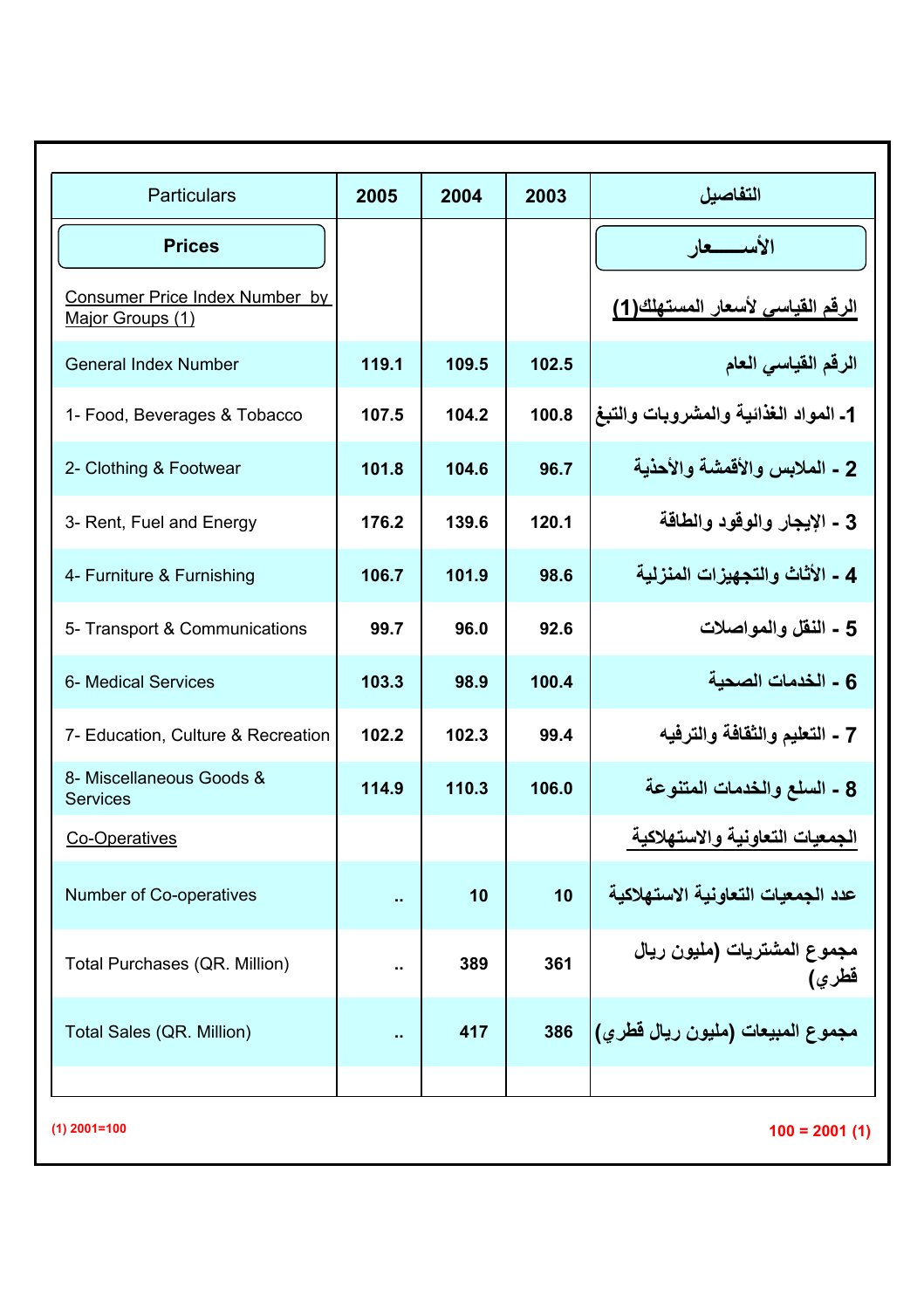| Particulars                   | 2005    | 2004   | 2003   | التفاصبل                   |
|-------------------------------|---------|--------|--------|----------------------------|
| <b>Banks &amp; Insurance</b>  |         |        |        | البنوك والتأمين            |
| Qatari Banks Incl. Branches   | 109     | 102    | 91     | بنوك قطريسة وفروعها        |
| Arab Banks Incl. Branches     | 6       | 6      | 5      | بنوك عربيسة وفروعها        |
| Foreign Banks Incl. Branches  | 10      | 8      | 8      | بنوك أجنبيسة وفروعها       |
| Qatari Insurance Companies    | 5       | 5      | 5      | شركات تامين قطريسة         |
| Arab Insurance Companies      | 3       | 3      | 3      | شركات تأمين عربيـــة       |
| Foreign Insurance Companies   | 1       | 1      | 1      | شركات تأمين أجنبيسة        |
| <b>Doha Securities Market</b> |         |        |        | سوق الدوحة للأوراق المالية |
| No. of Companies              | 32      | 29     | 28     | إجمالى عدد الشركات         |
| No. of Shares (000)           | 1033081 | 305387 | 189973 | إجمالي عدد الأسهم (الف)    |
| General Index                 | 11053   | 6494   | 3947   | المؤشر العام               |
|                               |         |        |        |                            |

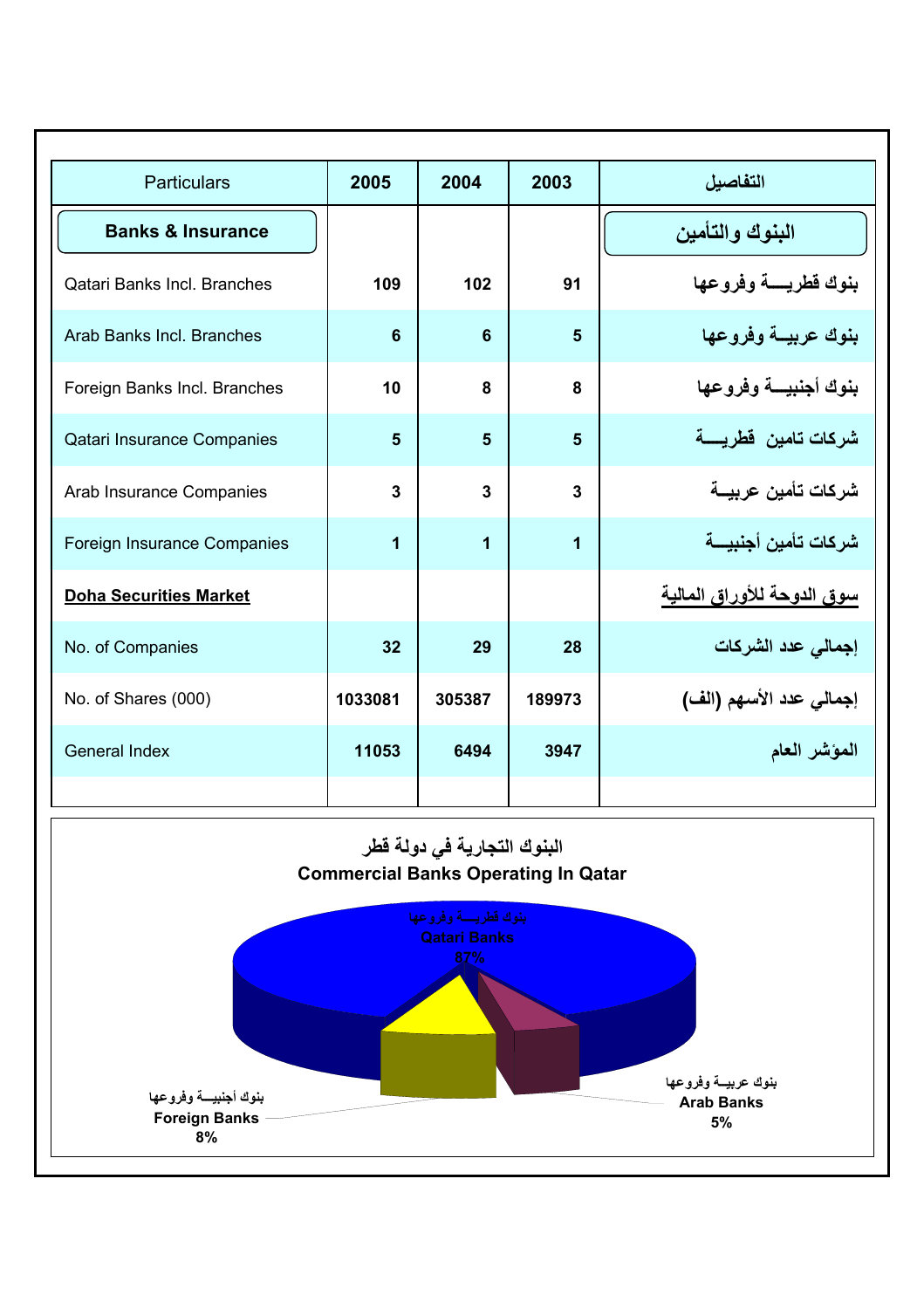| <b>Particulars</b>                                              | 2005   | ~2004  | 2003   | التفاصيل                                                             |
|-----------------------------------------------------------------|--------|--------|--------|----------------------------------------------------------------------|
| <b>National Income and</b><br><b>Government Expenditure</b>     |        |        |        | الدخل القومي والانفاق<br>الحكومي                                     |
| Gross Domestic Product (GDP) at<br>Current Prices (QR. Million) | 154564 | 115512 | 85663  | الناتج المحلى الإجمالي بالأسعار<br>الجارية (مليون ريال قطري <u>)</u> |
| $\frac{0}{0}$                                                   | 100.0  | 100.0  | 100.0  | %                                                                    |
| Agriculture & Fishing                                           | 216    | 210    | 201    | الزراعة والصيد                                                       |
| $\frac{9}{6}$                                                   | 0.1    | 0.2    | 0.2    | $\frac{9}{6}$                                                        |
| Mining & Quarrying                                              | 92071  | 62922  | 50551  | المناجم والمحاجر                                                     |
| $\frac{9}{6}$                                                   | 59.6   | 54.5   | 59.0   | $\frac{9}{6}$                                                        |
| Manufacturing                                                   | 13042  | 11995  | 6553   | الصناعة التحويلية                                                    |
| $\frac{0}{0}$                                                   | 8.4    | 10.4   | 7.6    | %                                                                    |
| <b>Electricity and Water</b>                                    | 2209   | 1482   | 1205   | الكهرباء والماء                                                      |
| $\%$                                                            | 1.4    | 1.3    | 1.4    | $\frac{9}{6}$                                                        |
| <b>Building and Construction</b>                                | 8744   | 6425   | 4654   | التشبيد والبناع                                                      |
| $\%$                                                            | 5.7    | 5.6    | 5.4    | $\frac{9}{6}$                                                        |
| Trade, Restaurants and Hotels                                   | 6869   | 6148   | 4345   | التجارة والمطاعم والفنادق                                            |
| $\frac{0}{6}$                                                   | 4.4    | 5.3    | 5.1    | $\frac{9}{6}$                                                        |
| <b>Transport and Communications</b>                             | 5114   | 4020   | 2911   | النقل و المو اصلات                                                   |
| $\%$                                                            | 3.3    | 3.5    | 3.4    | $\frac{9}{6}$                                                        |
| Finance, Insurance, Real Estate<br>and Business Services        | 14785  | 9925   | 6446   | خدمات المال والتأمين والعقارات                                       |
| $\frac{9}{6}$                                                   | 9.6    | 8.6    | 7.5    | $\%$                                                                 |
| <b>Government Services</b>                                      | 12389  | 11848  | 9495   | الخدمات الحكومية                                                     |
| $\frac{9}{6}$                                                   | 8.0    | 10.3   | 11.1   | $\%$                                                                 |
| Other Services <sup>(1)</sup>                                   | -875   | 537    | -698   | خدمات أخرى <sup>(1)</sup>                                            |
| $\frac{9}{6}$                                                   | $-0.6$ | 0.5    | $-0.8$ | $\frac{9}{6}$                                                        |

**(1) تشمل الخدمات الاجتماعية والمنزلية والخدمات المالية المحتسبة ورسوم الاستيراد.**



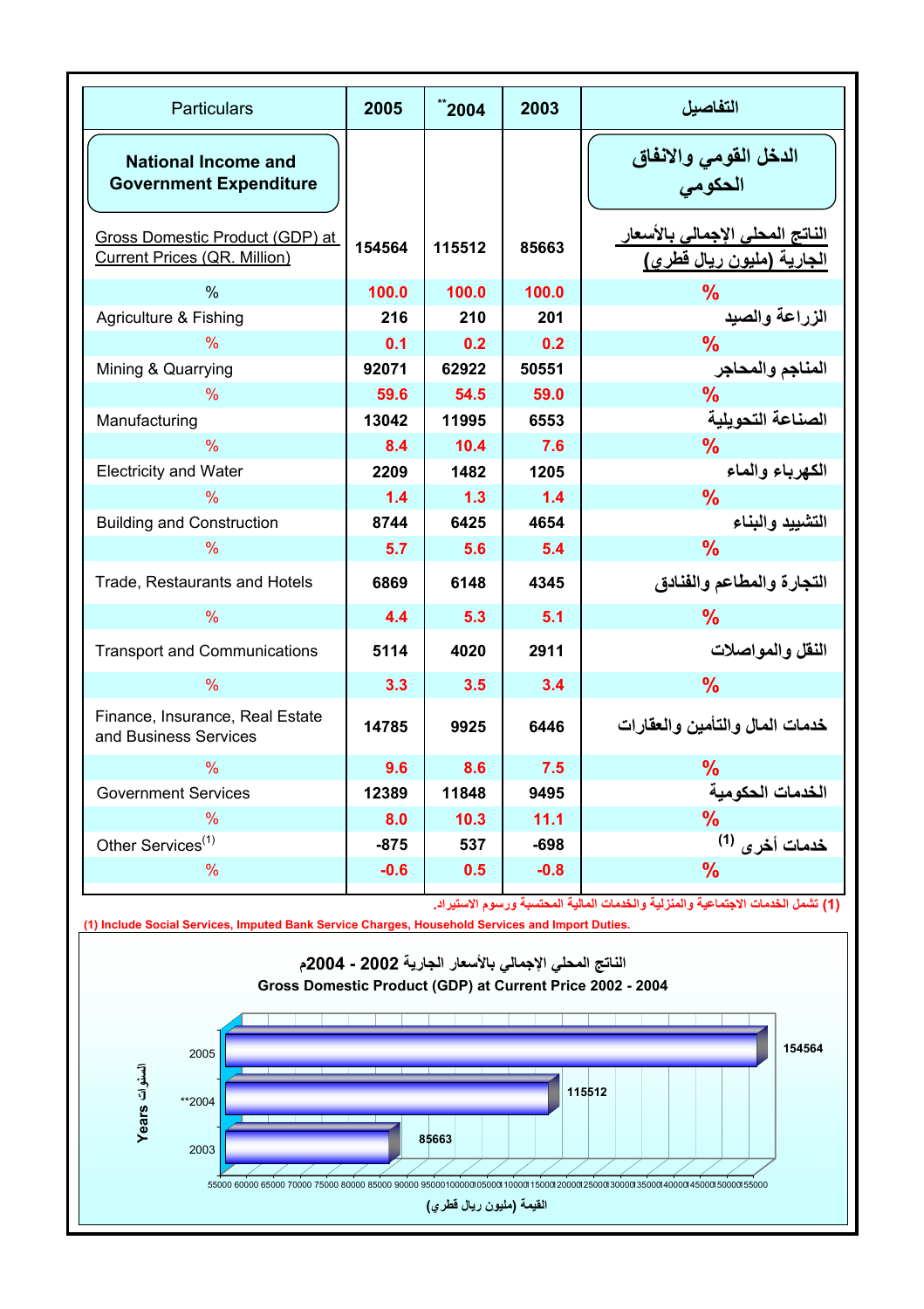| <b>Particulars</b>                           | 2005  | 2004  | 2003  | التفاصيل                            |
|----------------------------------------------|-------|-------|-------|-------------------------------------|
|                                              |       |       |       | إجمالي الايرادات الحكومية           |
| <b>Total Govt. Revenues</b><br>(QR. Million) | 65866 | 55064 | 29452 | (مليون ريال قطري)                   |
| <b>Total Govt. Expenditures</b>              | 49971 | 36102 | 23452 | إجمالي النفقات الحكومية             |
| (QR. Million)                                |       |       |       | (مليون ريال قطري)                   |
| Capital Expenditures on                      | 18611 | 9404  | 6333  | النفقات الرأسمالية على              |
| Major & Miner Projects                       |       |       |       | المشروعات الرئيسية والثانوية        |
| (QR. Million)                                |       |       |       | (مليون ريال قطري)                   |
| <b>Expenditures on Ministry</b>              | 3508  | 2988  | 1227  | الانفاق على وزارة الصحة             |
| of Health (QR. Million)                      |       |       |       | العامة (مليون ريال قطري)            |
| <b>Expenditures on Ministry</b>              | 3093  | 2469  | 2069  | الانفاق على وزارة التربية والتعليم  |
| of Education (QR. Million)                   |       |       |       | (مليون ريال قطري)                   |
| <b>Total Expenditures/Total</b>              | 75.9  | 65.6  | 79.6  | إجمالي النفقات / إجمالي             |
| revenues %                                   |       |       |       | الابر ادات %                        |
| Capital Expenditures on                      | 37.2  | 26.0  | 27.0  | النفقات الرأسمالية على              |
| Minor & Major Projects/                      |       |       |       | المشروعات الرئيسية والثانوية /      |
| Total Expenditures (%)                       |       |       |       | إجمالي النفقات%                     |
| Expenditures on the Ministry of              | 7.0   | 8.3   | 5.2   | الانفاق على وزارة الصحة العامة /    |
| Health/Total expenditures (%)                |       |       |       | إجمالي النفقات (%)                  |
| Expenditures on the Ministry of              | 6.2   | 6.8   | 8.8   | الانفاق على وزارة التربية والتعليم/ |
| Education/ Total Expenditures (%)            |       |       |       | إجمالي النفقات (%)                  |
| Government revenues and                      |       |       |       | الايرادات والنفقات الحكومية (نسب    |
| Expenditures (Annual Change %)               |       |       |       | <u>التغير السنوى)</u>               |
| <b>Total revenues</b>                        | 19.6  | 87.0  | 29.4  | إجمالي الايرادات الحكومية           |
| <b>Total Expenditures</b>                    | 38.4  | 53.9  | 14.4  | إجمالي النفقات الحكومية             |
| Capital Expenditures on                      | 97.9  | 48.5  | 60.8  | النفقات الرأسمالية على              |
| Minor and Major Projects                     |       |       |       | المشروعات الرئيسية والثانوية        |
| Expenditures on the Ministry of<br>Health    | 17.4  | 143.5 | 20.5  | الانفاق على وزارة الصحة العامة      |
| Expenditures on the Ministry of<br>Education | 25.3  | 19.3  | 18.1  | الانفاق على وزارة التربية والتعليم  |

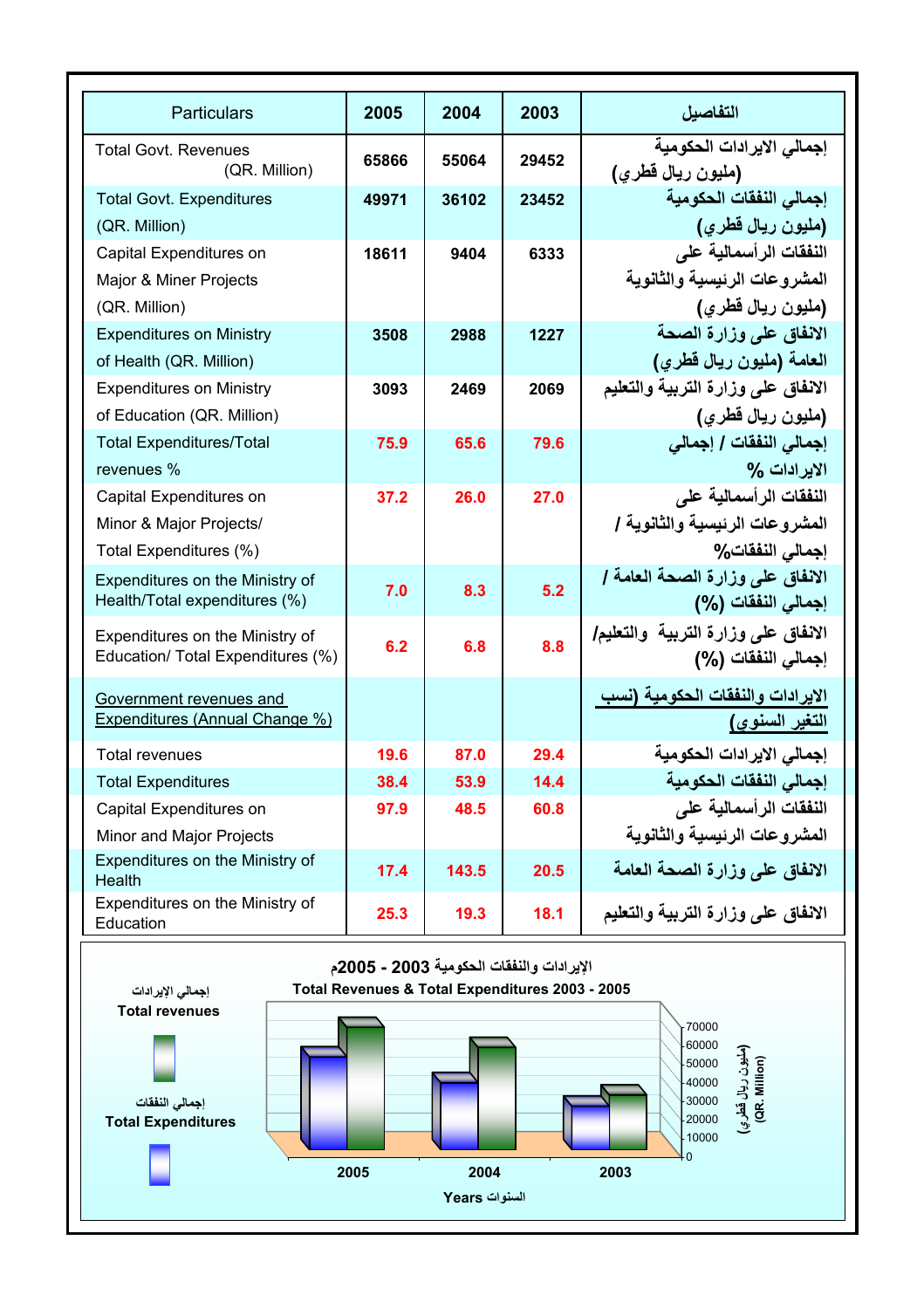| <b>Particulars</b>                                                                    | 2005    | 2004                                         | 2003    | التفاصيل                                                                   |
|---------------------------------------------------------------------------------------|---------|----------------------------------------------|---------|----------------------------------------------------------------------------|
| <b>Foreign Trade</b>                                                                  |         |                                              |         | التجارة الخارجيسة                                                          |
| Exports                                                                               |         |                                              |         | الصـــــــادرات                                                            |
| <b>Total Exports (FOB)</b>                                                            | 92234   | 67162                                        | 48021   | إجمالي الصادرات (فوب)                                                      |
| (QR. Million)                                                                         |         |                                              |         | (مليون ريال قطري)                                                          |
| Annual Change %                                                                       | 37.3    | 39.9                                         | $-47.9$ | نسبة التغير السنوى %                                                       |
| Exports /Imports %                                                                    | 251.9   | 307.3                                        | 269.4   | الصادرات االواردات %                                                       |
| Exports / Gross Domestic<br>Product %                                                 | 54.7    | 64.9                                         | 64.6    | الصادرات / الناتج المحلي الاجمالى<br>℅                                     |
| Exports+Imports/Gross<br>Domestic Product %                                           | 57.2    | 86.0                                         | 88.6    | (الصادرات + الواردات)/ الناتج<br>المطى الإجمالي %                          |
| <b>Top Customer</b>                                                                   | اليابان | اليابان                                      | اليابان | أهم مستورد من قطر                                                          |
| <b>Country for Exports</b>                                                            | Japan   | Japan                                        | Japan   |                                                                            |
| <b>Exports Value to Top</b>                                                           | 37502   | 28313                                        | 22412   | قيمة الصادرات لأهم مستورد (مليون                                           |
| Customer Country (QR. Million)                                                        |         |                                              |         | ريال قطر <i>ى</i> )                                                        |
| Share of Top Customer<br>Country in Exports %                                         | 40.7    | 42.2                                         | 46.7    | النسبة المنوية لأهم مستورد الى<br>إجمالي الصادرات                          |
| <b>Second Customer</b>                                                                |         | كوريا الجنوبية كوريا الجنوبية كوريا الجنوبية |         | ثانی أهم مستورد من قطر                                                     |
| <b>Country for Exports</b>                                                            |         | S.Korea S.Korea S.Korea                      |         |                                                                            |
| <b>Exports Value to Second</b><br><b>Customer Country for</b><br>Exports(QR. Million) | 14771   | 10677                                        | 9018    | قيمة الصادرات لثاني أهم مستورد<br>من قطر (مليون ريال قطري)                 |
| Share of Second Customer<br>Country in Exports %                                      | 16.0    | 15.9                                         | 18.8    | النسبة المئوية للصادرات لثاني أهم<br>مستورد من قطر الى اجمالى<br>الصادر ات |
| <b>Exports by International Blocks</b><br>(QR. Million)                               |         |                                              |         | الصادرات حسب الكتل الدولية<br><u>(مليون ريال قطري)</u>                     |
| C.C.A.S.G                                                                             | 4723    | 3056                                         | 1906    | بلدان مجلس التعاون لدول الخليج<br>العربية                                  |
| $\frac{0}{0}$                                                                         | 5.1     | 4.6                                          | 4.0     | $\frac{9}{6}$                                                              |
| <b>Other Arab Countries</b>                                                           | 527     | 555                                          | 256     | بقية البلدان العربية                                                       |
| $\%$                                                                                  | 0.6     | 0.8                                          | 0.5     | $\frac{9}{6}$                                                              |
| European Union                                                                        | 1793    | 1698                                         | 942     | الإتحاد الأوروبي                                                           |
| %                                                                                     | 1.9     | 2.5                                          | 2.0     | %                                                                          |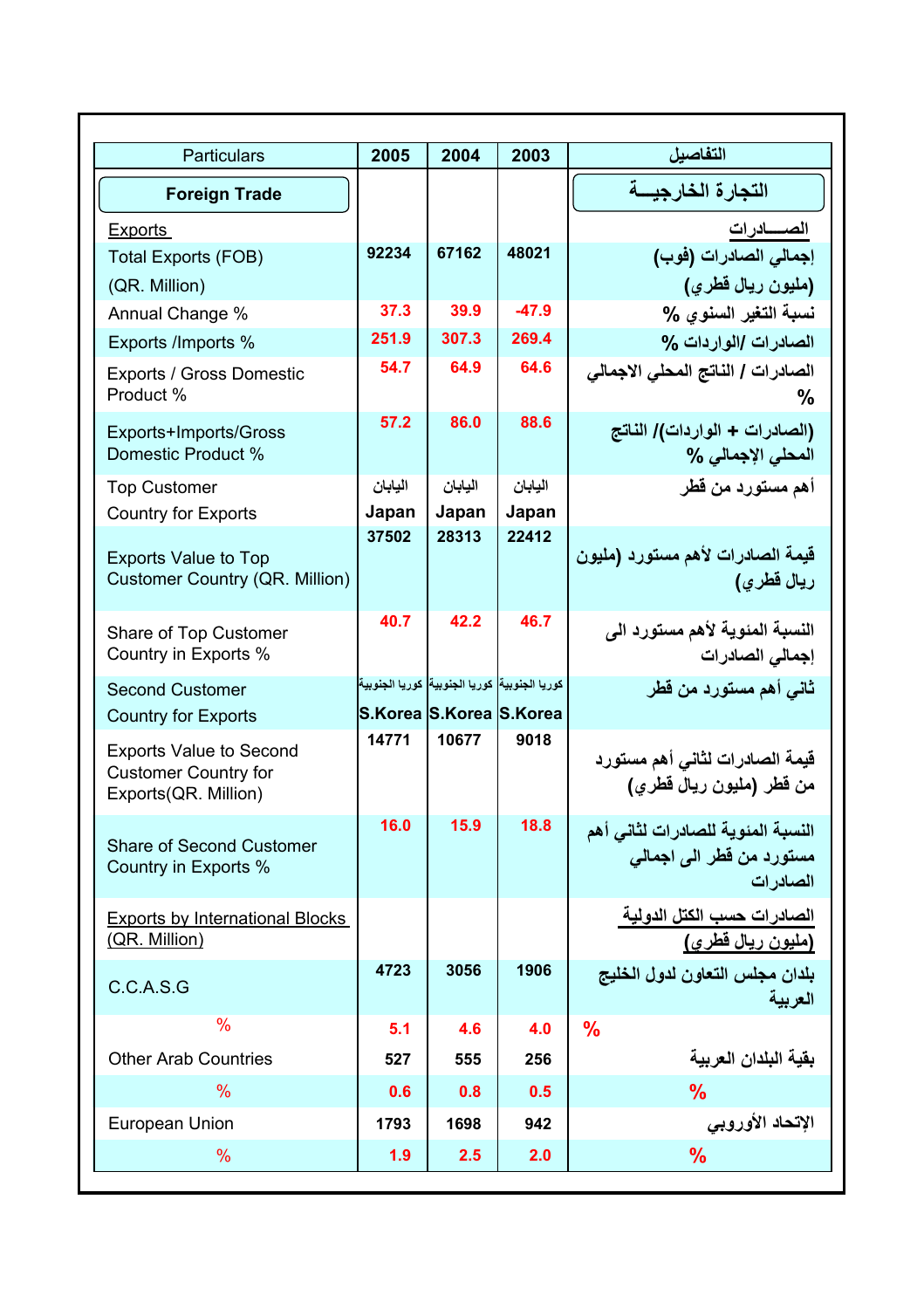| Particulars                     | 2005                       | 2004                              | 2003                              | التفاصيل                            |
|---------------------------------|----------------------------|-----------------------------------|-----------------------------------|-------------------------------------|
| <b>Other European Countries</b> | 149                        | 181                               | 0                                 | بلدان اوروبية أخرى                  |
| $\frac{9}{6}$                   | 0.2                        | 0.3                               | 0.0                               | $\frac{9}{6}$                       |
| <b>American Countries</b>       | 1230                       | 986                               | 788                               | البلدان الامر يكية                  |
| $\%$                            | 1.3                        | 1.5                               | 1.6                               | $\frac{9}{6}$                       |
| Asia (Except Arab Countries)    | 71966                      | 54171                             | 40249                             | البلدان الاسيوية (باستثناء العربية) |
| $\frac{9}{6}$                   | 78.0                       | 80.7                              | 83.8                              | $\frac{9}{6}$                       |
| Oceania                         | 923                        | 829                               | 384                               | أو قيانو سيا                        |
| $\frac{0}{0}$                   | 1.0                        | 1.2                               | 0.8                               | $\frac{9}{6}$                       |
| Africa (Except Arab Countries)  | 923                        | 688                               | 312                               | أفريقيا (باستثناء العربية)          |
| $\frac{0}{0}$                   | 1.0                        | 1.0                               | 0.6                               | %                                   |
| <b>Not Stated Countries</b>     | 10000                      | 4998                              | 3184                              | دول أخرى أو غير مبينة               |
| $\%$                            | 10.8                       | 7.4                               | 6.6                               | $\frac{9}{6}$                       |
| Total                           | 92234                      | 67162                             | 48021                             | المجموع                             |
| $\frac{9}{6}$                   | 100.0                      | 100.0                             | 100.0                             | $\frac{9}{6}$                       |
| <b>Top Export Commodities</b>   |                            |                                   |                                   | أهم الصادرات                        |
| <b>First Commodity</b>          | النفط الخام االنفط الخام   |                                   | النفط الخام                       | السلعة الأول في الأهمية             |
|                                 | Crude Oil Crude Oil        |                                   | <b>Crude Oil</b>                  |                                     |
| Value (QR. Million)             | 46749                      | 31045                             | 24449                             | القيمة (مليون ريال قطري)            |
| %                               | 50.7                       | 46.2                              | 50.9                              | ℆                                   |
| <b>Second Commodity</b>         | غاز مسال<br>Natural<br>Gas | غاز مسال<br><b>Natural</b><br>Gas | غاز مسال<br><b>Natural</b><br>Gas | السلعة الثانية في الأهمية           |
| Value (QR. Million)             | 28899                      | 21467                             | 15447                             | القيمة (مليون ريال قطرى)            |
| $\frac{0}{6}$                   | 31.3                       | 32.0                              | 32.2                              | %                                   |
| <b>Third Commodity</b>          | البنزين<br>Gasoline        | البنزين<br>Gasoline               | البنزين<br>Gasoline               | السلعة الثالثة في الأهمية           |
| Value (QR. Million)             | 3332                       | 2531                              | 1975                              | القيمة (مليون ريال قطرى)            |
| %                               | 3.6                        | 3.8                               | 4.1                               | %                                   |

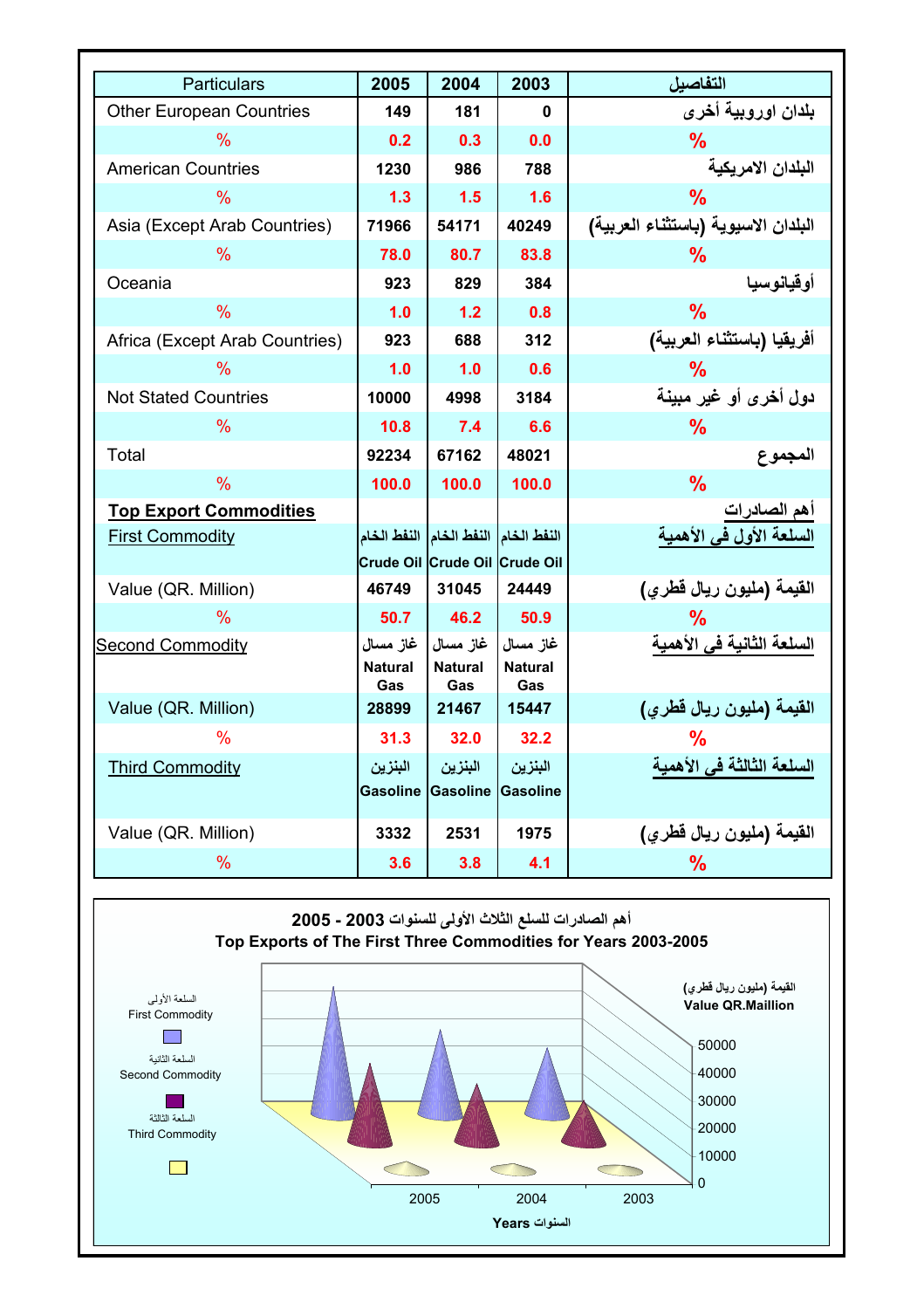| <b>Particulars</b>                                                         | 2005       | 2004         | 2003       | التفاصيل                                                 |
|----------------------------------------------------------------------------|------------|--------------|------------|----------------------------------------------------------|
| <b>Imports</b>                                                             |            |              |            | السسواردات                                               |
| Total Imports (CIF)                                                        | 36621      | 21856        | 17826      | إجمالي الواردات (سيف)                                    |
| (QR. Million)                                                              |            |              |            | (مليون ريال قطري <u>)</u>                                |
| Annual Change (%)                                                          | 67.6       | 22.6         | $-51.3$    | نسبة التغيير السنوي %                                    |
| Imports / GDP (%)                                                          | 35.4       | 21.1         | 24.0       | السواردات / الناتج المحلي الاجمالي<br>%                  |
| <b>Top Supplier Country For</b>                                            | اليابان    | فر نسا       | امر یکا    | أهم مورد لقطر                                            |
| Imports                                                                    | Japan      | <b>Fraic</b> | <b>USA</b> |                                                          |
| Imports Value from Top<br>Supplier Country (QR. Million)                   | 4263       | 5846         | 2171       | قيمة الواردات من أهم مورد (مليون<br>ريال قطري)           |
| Share of Top Supplying<br>Country in Imports %                             | 11.6       | 26.7         | 12.2       | نسبة الواردات من أهم مورد إلى<br>اجمالی الواردات %       |
| Second Supplier Country                                                    | امر یکا    | امر یکا      | اليابان    | ثاني أهم مورد لقطر                                       |
| For Imports                                                                | <b>USA</b> | <b>USA</b>   | Japan      |                                                          |
| Imports Value from Second<br>Supplier Country for Imports<br>(QR. Million) | 4232       | 2102         | 1866       | قيمة الواردات من ثاني أهم مورد<br>لقطر (مليون ريال قطري) |
| Share of Second Supplier<br>Country in Imports %                           | 11.6       | 9.6          | 10.5       | نسبة الواردات من ثاني أهم مورد<br>إلى إجمالي الواردات%   |
| Imports by International Blocks<br>(QR. Million)                           |            |              |            | المستوردات حسب الكتل الدولية<br>(مليون ريال قطري)        |
| C.C.A.S.G.                                                                 | 5125       | 4014         | 2660       | بلدان مجلس التعاون لدول الخليج<br>العريبة                |
| $\frac{9}{6}$                                                              | 14.0       | 18.4         | 14.9       | %                                                        |
| <b>Other Arab Countries</b>                                                | 583        | 373          | 323        | بقية البلدان العربية                                     |
| %                                                                          | 1.6        | 1.7          | 1.8        | ℆                                                        |
| <b>European Union</b>                                                      | 12296      | 10026        | 6333       | الإتحاد الاوروبي                                         |
| $\frac{9}{6}$                                                              | 33.6       | 45.9         | 35.5       | $\frac{9}{6}$                                            |
| <b>Other European Countries</b>                                            | 739        | 520          | 362        | بلدان اوروبية أخرى                                       |
| $\%$                                                                       | 2.0        | 2.4          | 2.0        | %                                                        |